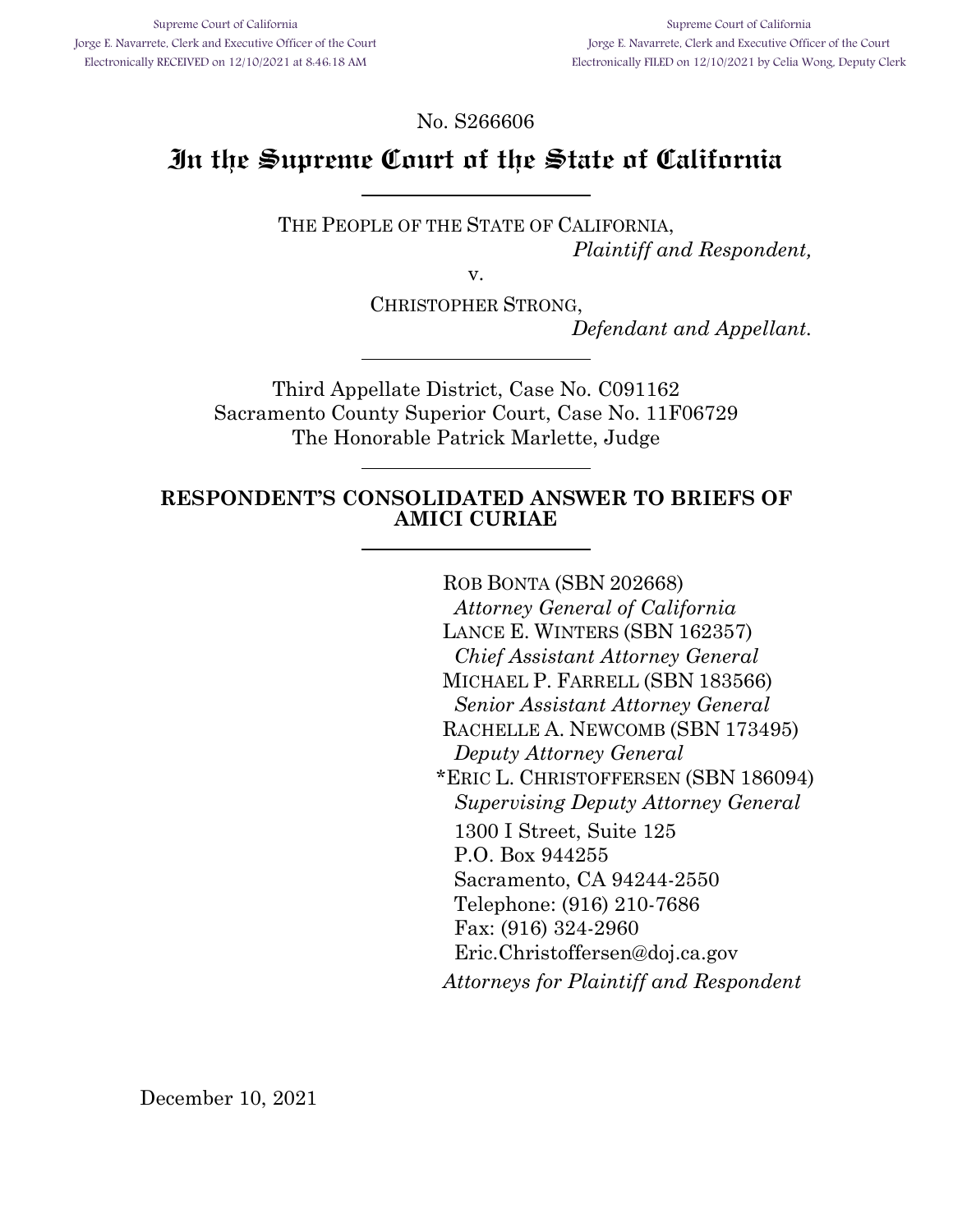# **TABLE OF CONTENTS**

| Ι. | The Legislature intended factual findings from trial to<br>be binding at the prima facie stage of section 1170.95  |                                                                                                          |
|----|--------------------------------------------------------------------------------------------------------------------|----------------------------------------------------------------------------------------------------------|
|    | $\mathsf{A}$ .                                                                                                     | The record of conviction informs a trial court's<br>evaluation of a petitioner's prima facie showing  10 |
|    | В.                                                                                                                 | Section 1170.95 is not a vehicle to collaterally<br>attack or to otherwise challenge factual findings    |
| П. | A true finding of a felony-murder special circumstance<br>that pre-dates <i>Banks/Clark</i> bars litigation of the |                                                                                                          |
|    | $A_{\cdot}$                                                                                                        | The elements of the felony-murder special<br>circumstance and their meanings remain identical            |
|    | В.                                                                                                                 | The felony-murder special circumstance was                                                               |
|    |                                                                                                                    |                                                                                                          |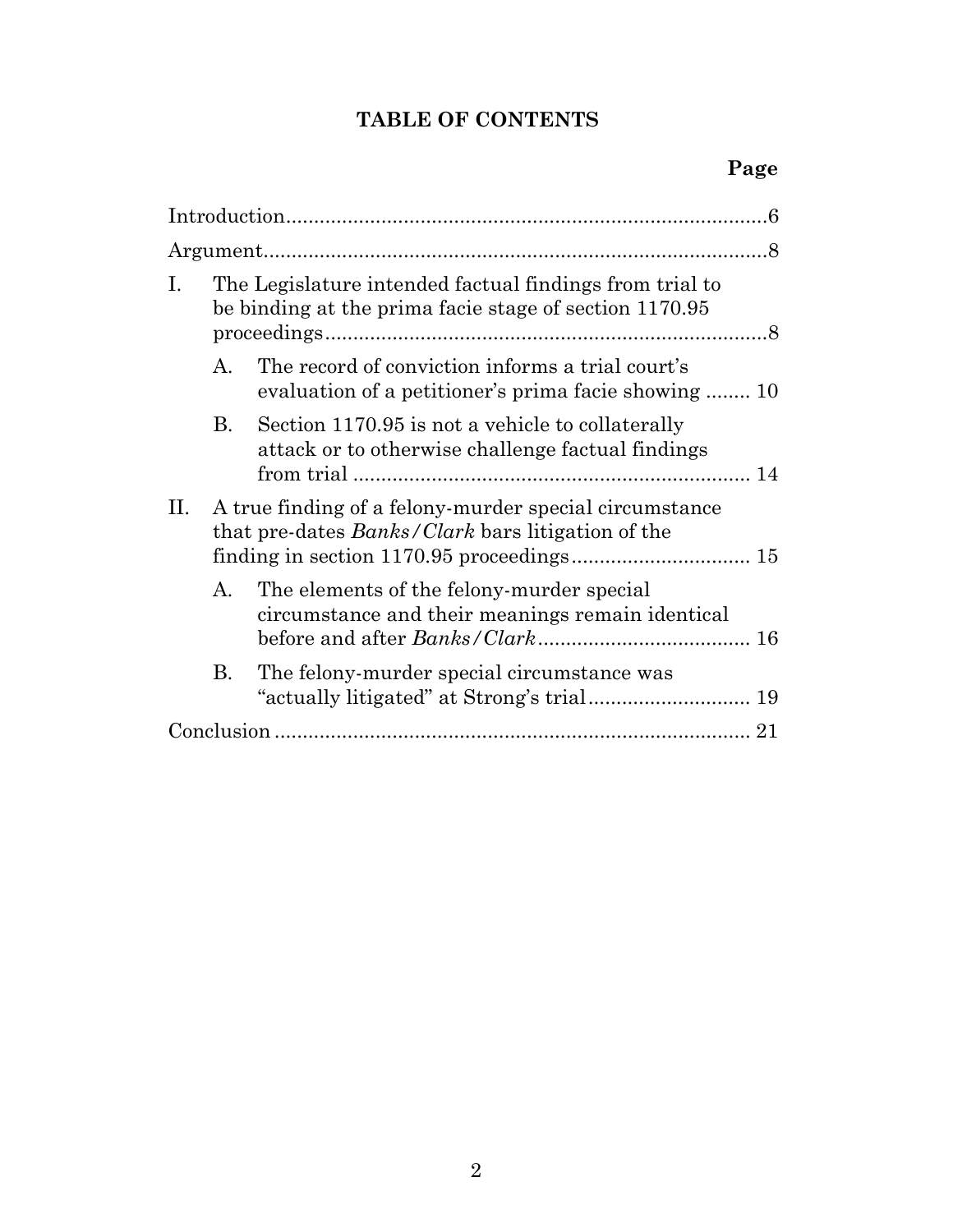# **TABLE OF AUTHORITIES**

# **CASES**

| Brosterhous v. State Bar                                   |
|------------------------------------------------------------|
| Hernandez v. City of Pomona                                |
| In re Clark                                                |
| In re Harris                                               |
| In re Scoggins                                             |
| In re Serrano                                              |
| Lucido v. Superior Court                                   |
| Moore v. Superior Court                                    |
| Murray v. Alaska Airlines, Inc.                            |
| Pacific Lumber Co. v. State Water Resources Control<br>Bd. |
| People v. Allison                                          |
| People v. Anderson                                         |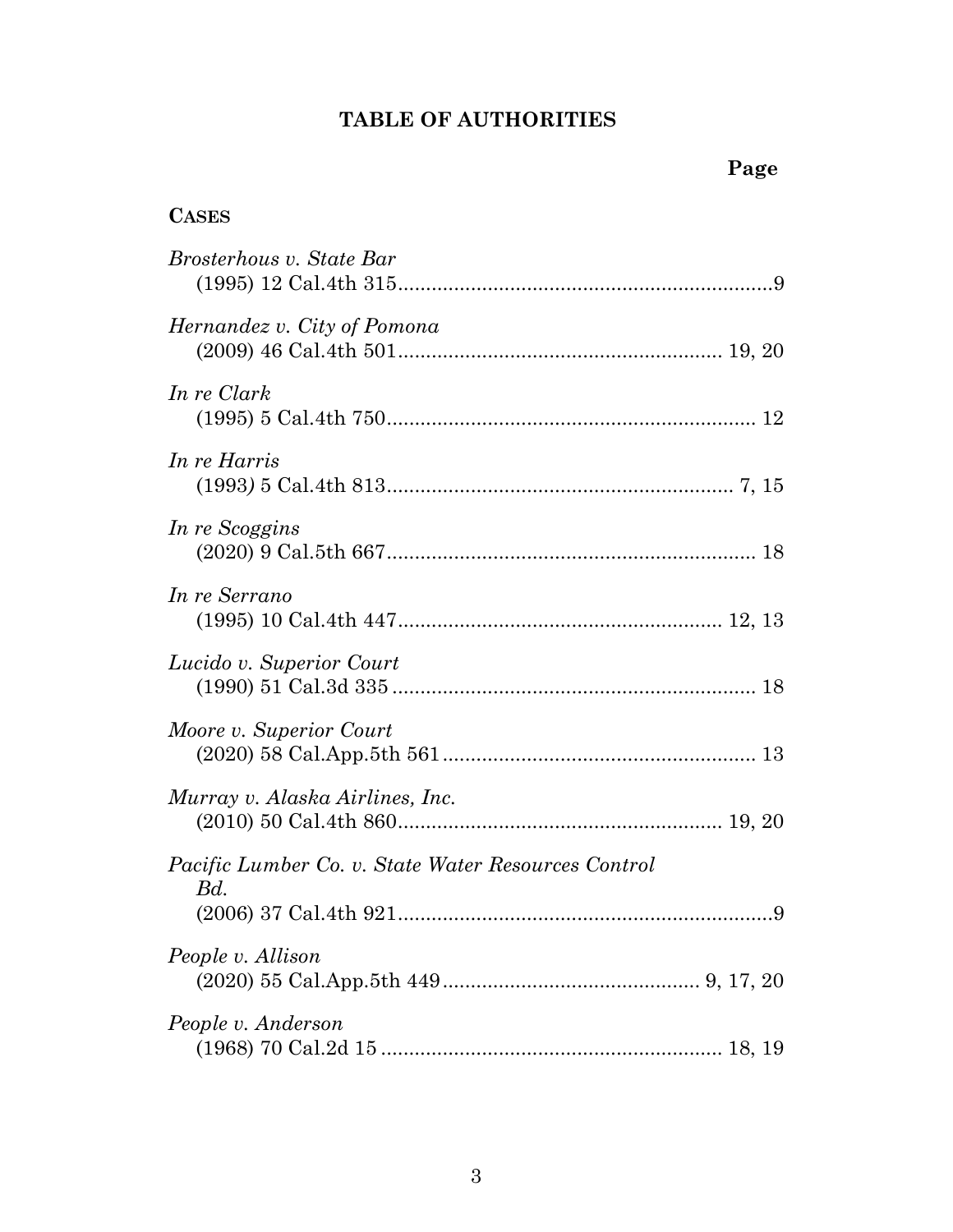### **TABLE OF AUTHORITIES (continued)**

*People v. Banks*

*People v. Clark*

*People v. Duvall*

*People v. Ewoldt*

*People v. Berryman*

|                               | Page |
|-------------------------------|------|
| ople v. Banks                 |      |
| pple v. Berryman              |      |
| ople v. Clark                 |      |
| pple v. Duvall                |      |
| pple v. Ewoldt                |      |
| ople v. Garcia                |      |
| pple v. Jones                 |      |
| pple v. Lewis                 |      |
| $\overline{1}$ $\overline{1}$ |      |

# *People v. Garcia* (2006) 39 Cal.4th 1070.............................................................. 16 *People v. Jones* (2020) 56 Cal.App.5th 474........................................................ 18 *People v. Lewis* (2021) 11 Cal.5th *People v. Nunez* (2020) 57 Cal.App.5th 78.......................................................... 17 *People v. Romero* (1994) 8 Cal.4th 728.................................................................. 12 *People v. Sims* (1982) 32 Cal.3d 468 ................................................. 8, 14, 15, 19 *Samara v. Matar* (20180 5 Cal.5th 322.)..................................................................8

4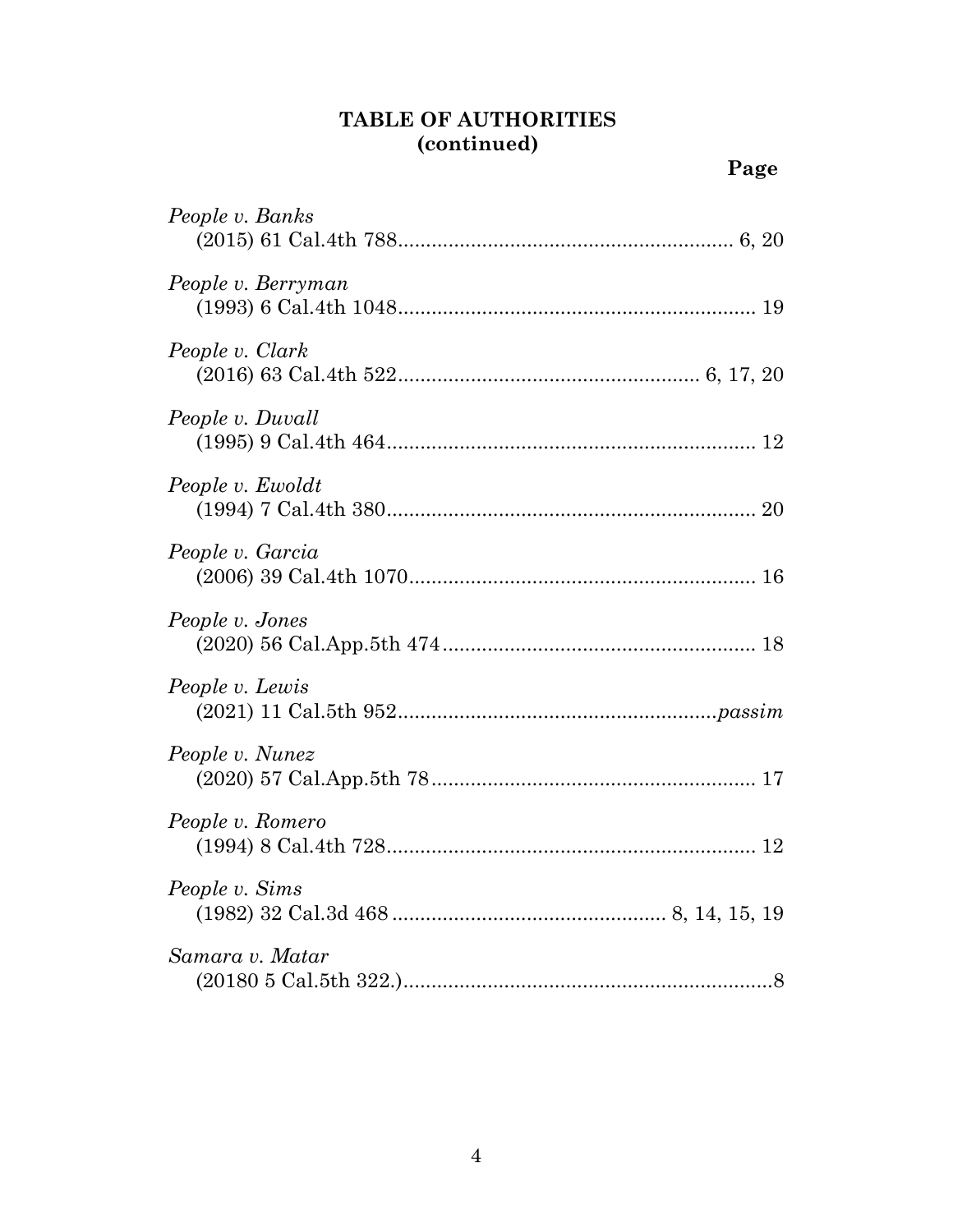# TABLE OF AUTHORITIES (continued)

Page

### **STATUTES**

| Penal Code |  |
|------------|--|
|            |  |
|            |  |
|            |  |
|            |  |
|            |  |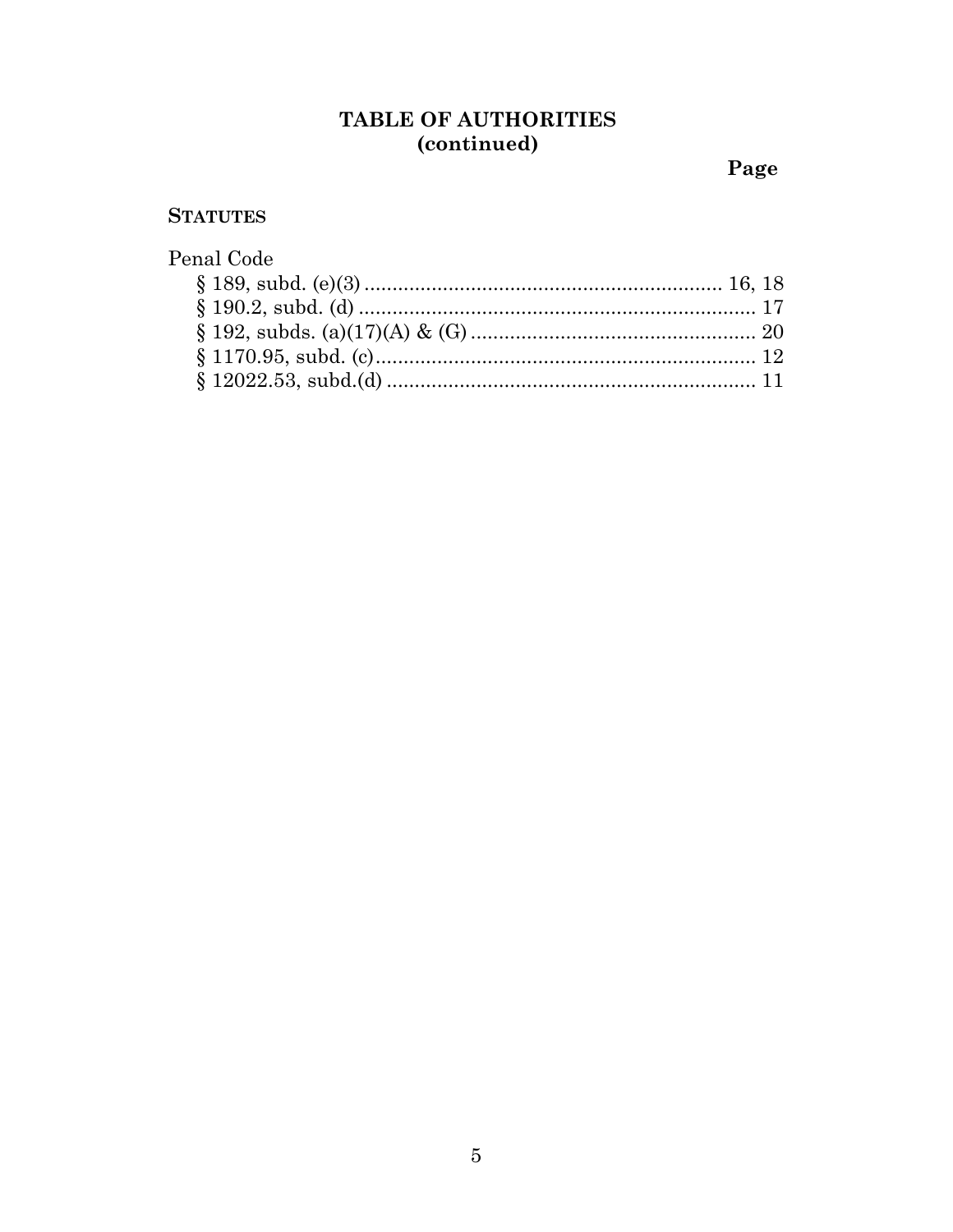#### **INTRODUCTION**

This case concerns whether a "true" finding on a felonymurder special circumstance that pre-dates this Court's decisions in *People v. Banks* (2015) 61 Cal.4th 788 and *People v. Clark* (2016) 63 Cal.4th 522 (*Banks*/*Clark*) renders a defendant statutorily ineligible for resentencing under Penal Code section 1170.95.[1](#page-5-0) The parties have already extensively addressed the issue through the lens of statutory construction and an analysis of the *Banks*/*Clark* decisions. Contrary to Strong's argument, section 1170.95 is not a vehicle to relitigate factual matters previously decided at a petitioner's trial, and therefore a challenge to a felony-murder special circumstance based on the *Banks/Clark* decisions is inappropriate in section 1170.95 proceedings. Any challenge to fact-finding from trial must be made either on direct appeal when available or via habeas corpus.

The State Public Defender (SPD), the Santa Clara Independent Defense Counsel (IDO), and attorney Jonathan E. Demson (Demson) now argue that the conditions triggering traditional issue preclusion must be applied when considering the impact prior factual findings have on the section 1170.95 resentencing process.[2](#page-5-1) These arguments should be rejected.

(continued…)

 <sup>1</sup> All further statutory references are to the Penal Code.

<span id="page-5-1"></span><span id="page-5-0"></span><sup>2</sup> As recognized by amici (SPD 12-13; IDO 17), traditional preclusion doctrines include claim preclusion (res judicata), law of the case, and issue preclusion (collateral estoppel). Amici,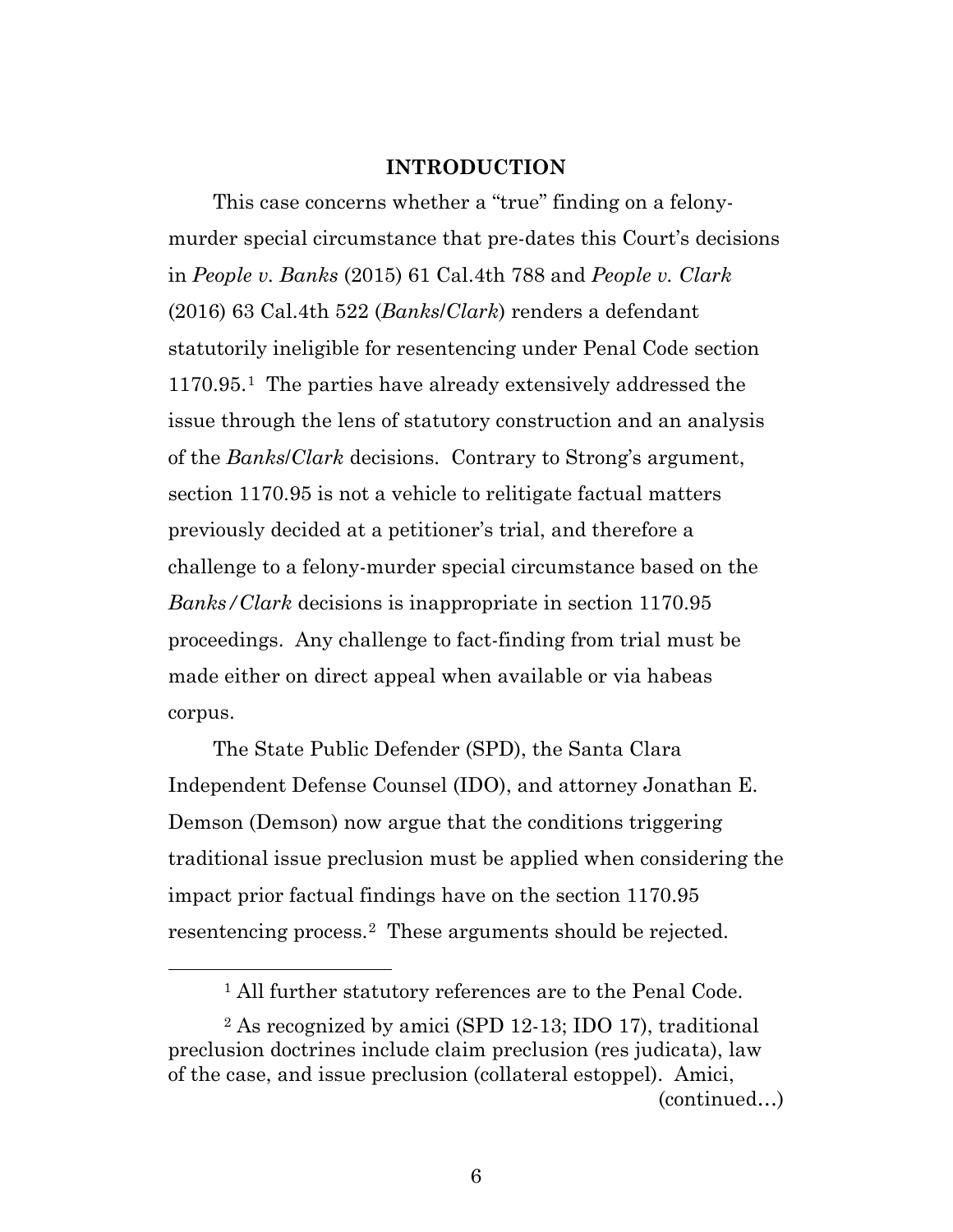The specific procedures in section 1170.95 demonstrate that the Legislature did not intend for traditional issue preclusion to apply at the prima facie stage of the process. Rather, the Legislature adopted a prima facie review process wherein factual findings from trial are binding. Specifically, a court must reject allegations in a resentencing petition when the allegations are: (1) contrary to the facts established at trial, and (2) those facts demonstrate ineligibility as a matter of law.[3](#page-6-0) In any event, even assuming issue preclusion applies here, a felony-murder special circumstance finding that pre-dates *Banks*/*Clark* prohibits a petitioner from re-litigating the facts underlying that finding in section 1170.95 proceedings because a true felony-murder special circumstance finding resolved the identical issue that renders a petitioner ineligible for resentencing.

 $\overline{a}$ 

<sup>(…</sup>continued)

however, have focused primarily on the application of issue preclusion. (SPD 13-25; IDO 32-43; Demson 9-13.) Accordingly, the People will address only the applicability of that doctrine in this case.

<span id="page-6-0"></span><sup>3</sup> While 1170.95 does not permit a petitioner to challenge factual findings, petitioners are not without recourse. "[W]hen a criminal defendant believes an error was made in his trial that justifies reversal of his conviction, the Legislature intends that he should appeal to gain relief." (*In re Harris* (1993*)* 5 Cal.4th 813, 827.) And, habeas corpus provides "an avenue of relief to those for whom the standard appellate system failed to operate properly." (*Id.* at p. 828.)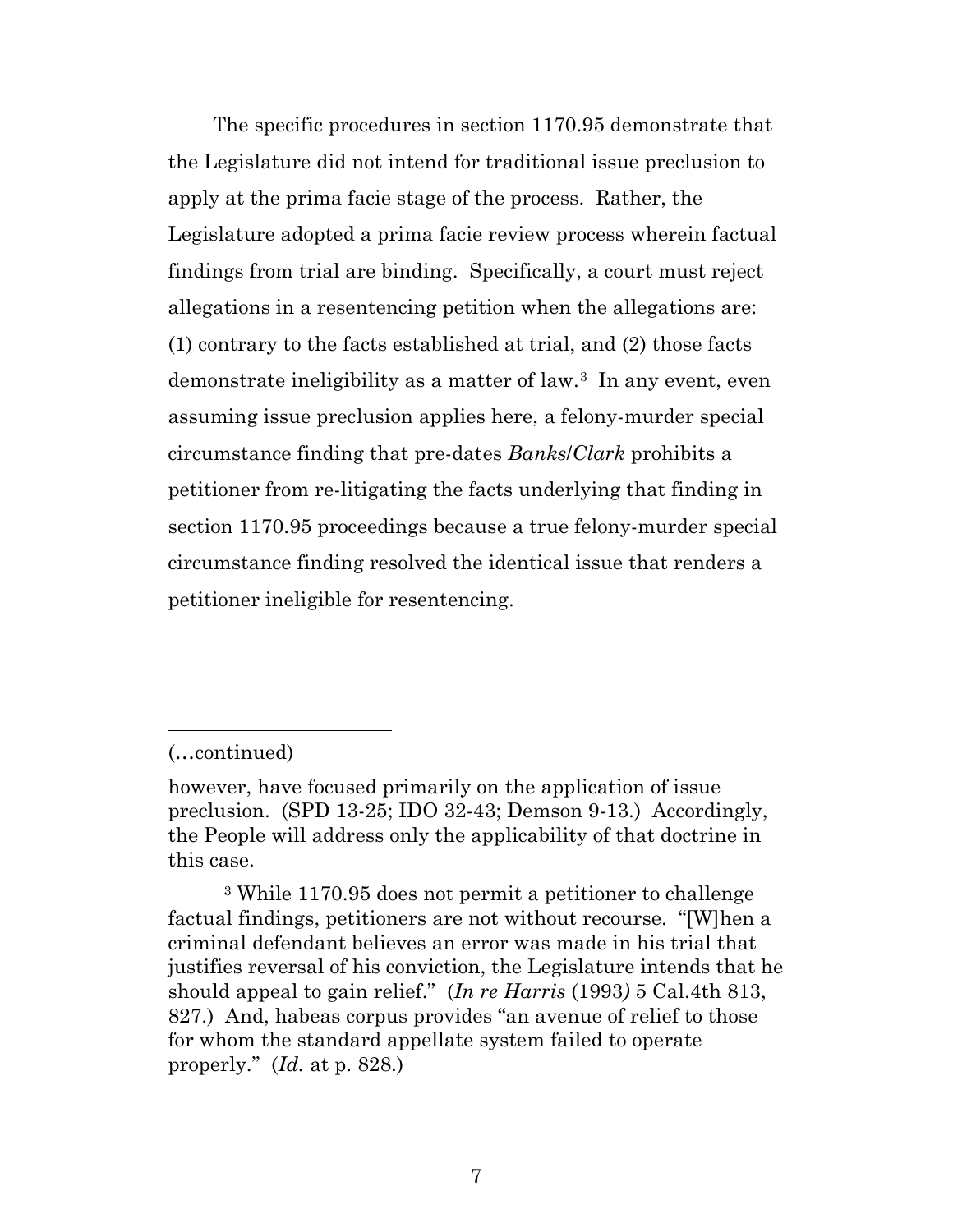#### **ARGUMENT**

#### **I. THE LEGISLATURE INTENDED FACTUAL FINDINGS FROM TRIAL TO BE BINDING AT THE PRIMA FACIE STAGE OF SECTION 1170.95 PROCEEDINGS**

Amici argue that traditional issue preclusion conditions should apply when a superior court relies on factual findings from a petitioner's trial to deny a section 1170.95 resentencing petition at the prima facie stage.[4](#page-7-0) (SPD 11-15; IDO 17-19; Demson 9.) But there is nothing to suggest that the Legislature intended that a section 1170.95 petition would provide an opportunity to relitigate factual findings unless issue preclusion standards are met. Under the specific procedures adopted by the Legislature, traditional issue preclusion simply does not apply at the prima facie stage of section 1170.95 proceedings.

Issue preclusion prohibits "a party to an action from relitigating in a second proceeding matters litigated and determined in a prior proceeding." (*People v. Sims* (1982) 32 Cal.3d 468, 477.) Like other traditional preclusion doctrines, issue preclusion, has "ancient roots" whose "contours and associated terminology have evolved over time" through judicial decisions. (*Samara v. Matar* (20180 5 Cal.5th 322, 326.) Whether traditional issue preclusion applies to a particular statutory scheme, however, is governed by legislative intent.

<span id="page-7-0"></span> <sup>4</sup> Since this case involves a prima facie denial, the People will address only the question of whether issue preclusion applies at the prima facie stage. The question of whether issue preclusion (or any other preclusion doctrines) would apply at an evidentiary hearing pursuant to section 1170.95, subdivision (d) is not implicated here.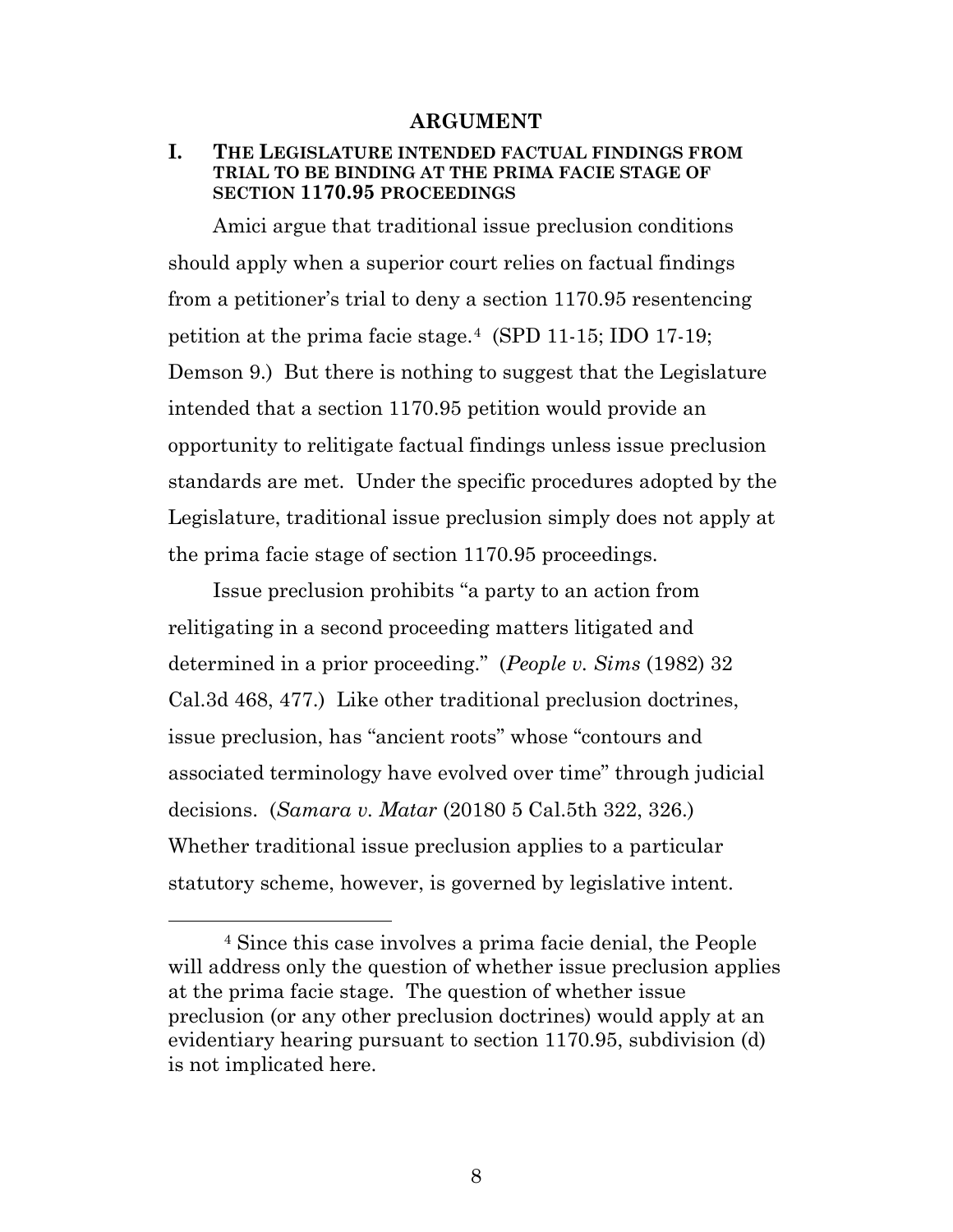"'[A] court may not give preclusive effect to the decision in a prior proceeding if doing so is contrary to the intent of the legislative body that established the proceeding in which res judicata or collateral estoppel is urged.'" (*Pacific Lumber Co. v. State Water Resources Control Bd.* (2006) 37 Cal.4th 921, 945, quoting *Brosterhous v. State Bar* (1995) 12 Cal.4th 315, 326.) The specific statutory resentencing process established by the Legislature in section 1170.95 is inconsistent with application of traditional issue preclusion at the prima facie stage. Instead, the Legislature intended that prior factual findings from a petitioner's trial would have preclusive effect without consideration of the judicially recognized conditions that govern application of traditional issue preclusion.

Two aspects of section 1170.95 proceedings demonstrate the Legislature's intent regarding the effect that factual findings in the record of conviction have on the prima facie review process. First, as discussed below, the record of conviction "necessarily inform[s] the trial court's prima facie inquiry." (*People v. Lewis* (2021) 11 Cal.5th 952, 971.) Second, section 1170.95 may not be used as a vehicle to challenge factual findings from the record of conviction. (*People v. Allison* (2020) 55 Cal.App.5th 449, 461.) Individually and together, these aspects of section 1170.95 demonstrate that the Legislature did not intend for traditional issue preclusion to apply to factual findings in the record of conviction. In other words, section 1170.95 itself obviates the need to rely on traditional issue preclusion, because the statutory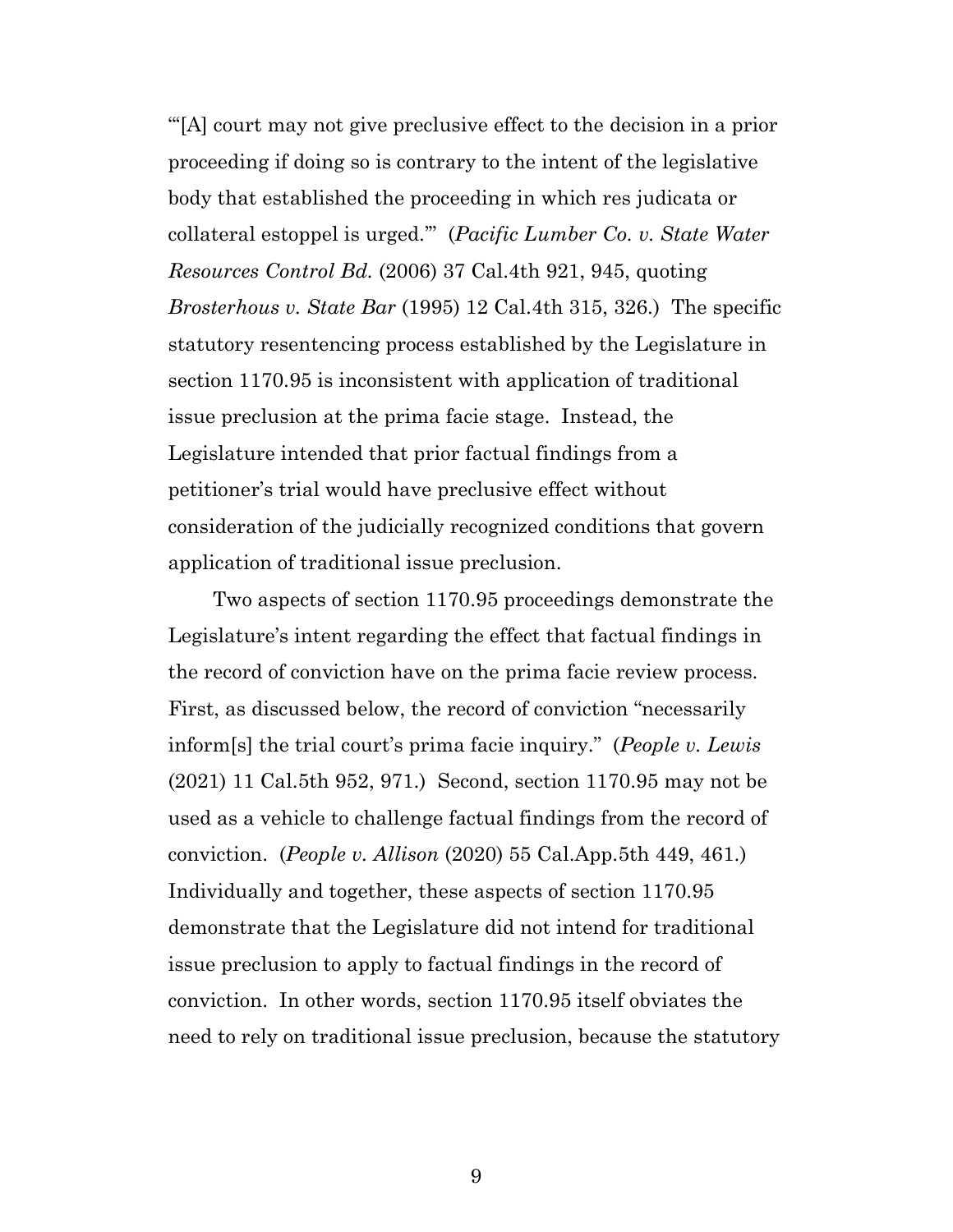scheme makes clear that certain factual findings must be considered by the court when evaluating a prima facie showing.

#### **A. The record of conviction informs a trial court's evaluation of a petitioner's prima facie showing**

In construing section 1170.95, this Court held that at the prima facie stage of the resentencing process, "the parties can, and should, use the record of conviction to aid the trial court in reliably assessing whether a petitioner has made a prima facie case." (*Lewis*, *supra*, 11 Cal.5th at p. 972.) At that stage, a court may deny a resentencing petition on the merits when the record of conviction "'contain[s] facts refuting the allegations made in the petition.'" (*Id*. at p. 971.) Thus, the Legislature created a statutory scheme that did not require application of traditional issue preclusion to give preclusive effect to prior factual findings against a petitioner.

Section 1170.95, subdivision (c) requires the superior court to undertake a review of a facially sufficient resentencing petition to determine if a petitioner has made "a prima facie showing that he or she is entitled to relief." This prima facie review is "limited" and generally requires the superior court to accept the factual allegations in the petition as true when determining if a prima facie showing has been made. (*Lewis, supra*, 11 Cal.5th at p. 971.)

But, as this Court noted, the statute contemplates review of the record. "The record of conviction will necessarily inform the trial court's prima facie inquiry under section 1170.95, allowing the court to distinguish petitions with potential merit from those that are clearly meritless." (*Lewis, supra*, 11 Cal.5th at p. 971.)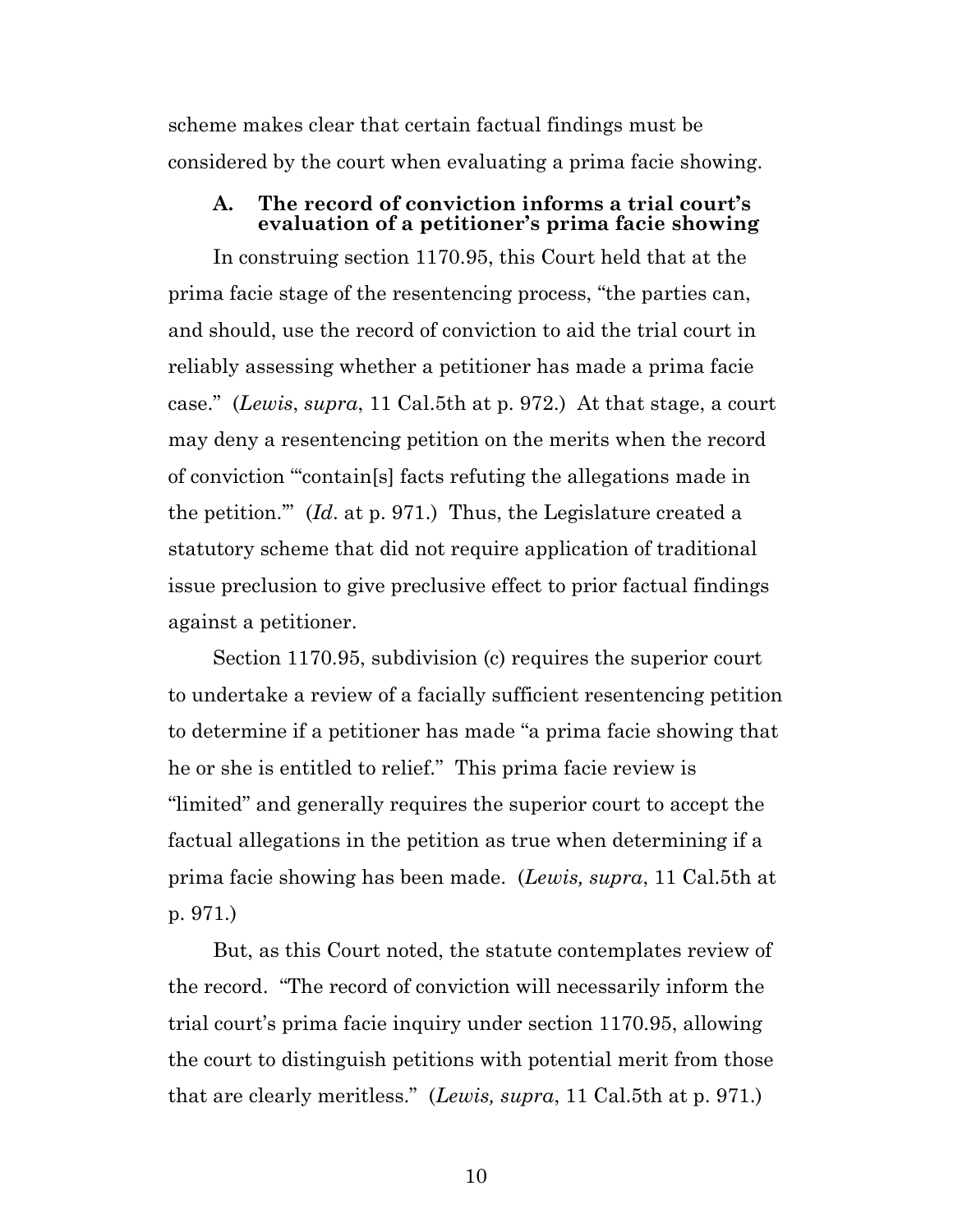Accordingly, if the record of conviction "'contain[s] facts refuting the allegations made in the petition,' then 'the court is justified in making a credibility determination adverse to the petitioner.' [Citations.]" (*Ibid*.) Permitting a prima facie denial based on the record of conviction ensures "that clearly meritless petitions can be efficiently addressed as part of a single-step prima facie review process." (*Ibid*.)

When enacting section 1170.95, a criminal resentencing statute, the Legislature was necessarily aware that every section 1170.95 petition would have a corresponding record of conviction from a prior criminal proceeding. For example, in subdivision (d)(3) of section 1170.95, the Legislature specifically authorized the parties to use the "record of conviction . . . to meet their respective burdens." The Legislature was also necessarily aware that, in some cases, the record of conviction would contain factual findings—such as personal discharge of a firearm causing death (§ 12022.53, subd.(d))—that would render a petitioner ineligible for resentencing as a matter of law. Accordingly, by expressly incorporating the record of conviction in section 1170.95 procedures, the Legislature intended for factual findings in that record to support summary denials at the prima facie stage.

As this Court has recently noted, factual findings from the record of conviction may be used by the superior court to make "a credibility determination adverse to the petitioner" and to deny a resentencing petition at the prima facie stage. (*Lewis*, *supra*, 11 Cal.5th at p. 971.) What this means in practice is that the superior court may affirmatively reject the allegations in the

11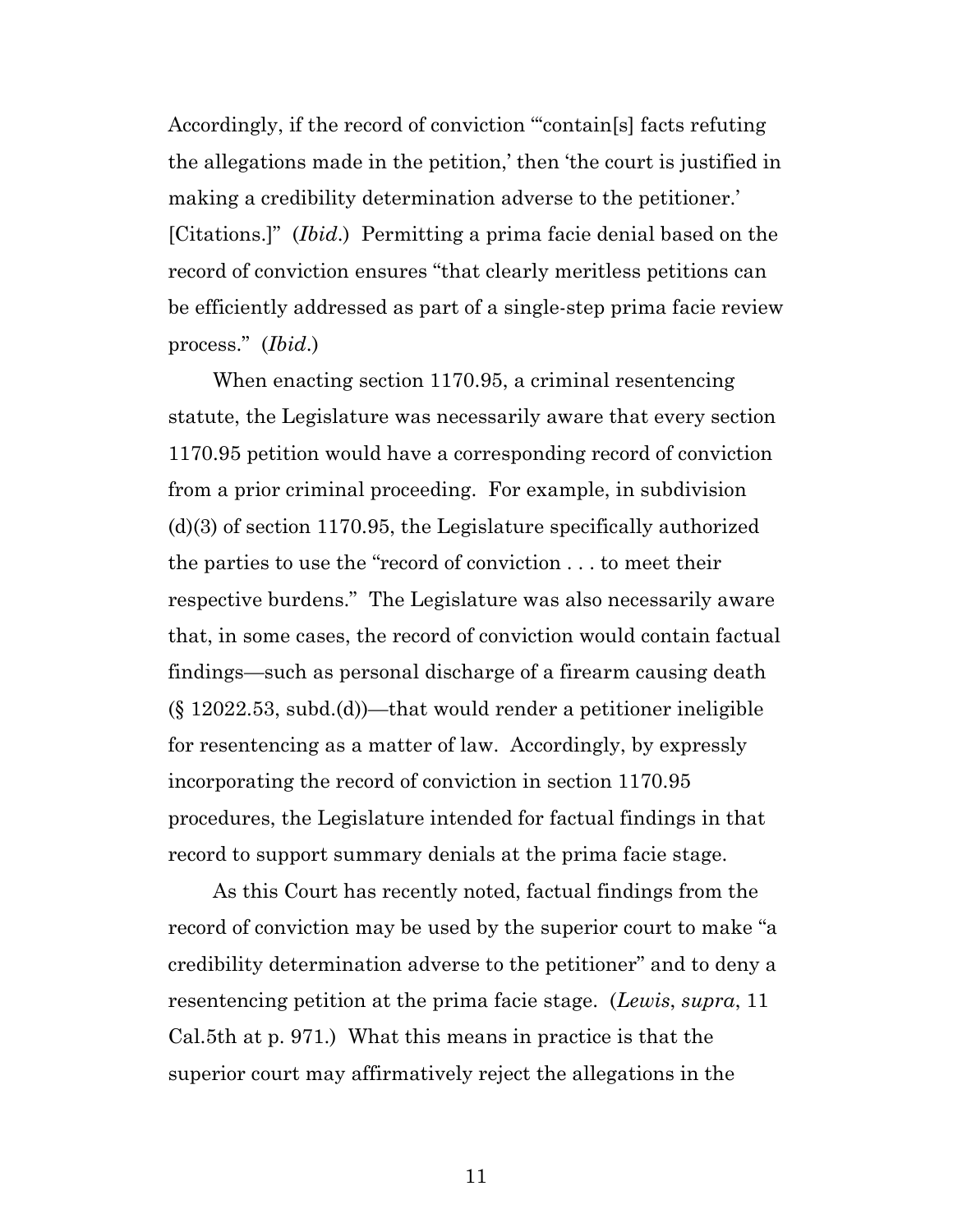petition as untrue and summarily deny resentencing because the petitioner failed to make "a prima facie showing that he or she is entitled to relief." (§ 1170.95, subd. (c).) In other words, a prima facie denial represents a merits determination that the petitioner is ineligible for relief.

The prima facie review process in section 1170.95, subdivision (c) is "analogous" to the prima facie stage of the habeas corpus process. (*Lewis*, *supra*, 11 Cal.5th at p. 971.) At the prima face stage in habeas, like in section 1170.95 proceedings, a court must generally accept the factual allegations of the petition as true, and "the court should not reject the petitioner's undisputed factual allegations on credibility grounds without first conducting an evidentiary hearing." (*In re Serrano* (1995) 10 Cal.4th 447, 456; *People v. Duvall* (1995) 9 Cal.4th 464, 475.) However, when "the record" contains "facts refuting the allegations made in the petition . . . the court is justified in making a credibility determination adverse to the petitioner" and may summarily reject the petition.[5](#page-11-0) (*Serrano*, at p. 456; see also *People v. Romero* (1994) 8 Cal.4th 728, 739 ["matters of record may persuade the court that the contentions advanced in the petition lack merit"].)

<span id="page-11-0"></span> <sup>5</sup> Like in a section 1170.95 proceeding, the record of conviction may be reviewed by a habeas court when conducting a prima facie review of a habeas petition. (See *In re Clark* (1995) 5 Cal.4th 750, 798, fn. 35 [this Court "will take judicial notice of its own records" including the "record of the appeal" when conducting a prima facie review of a habeas petition].)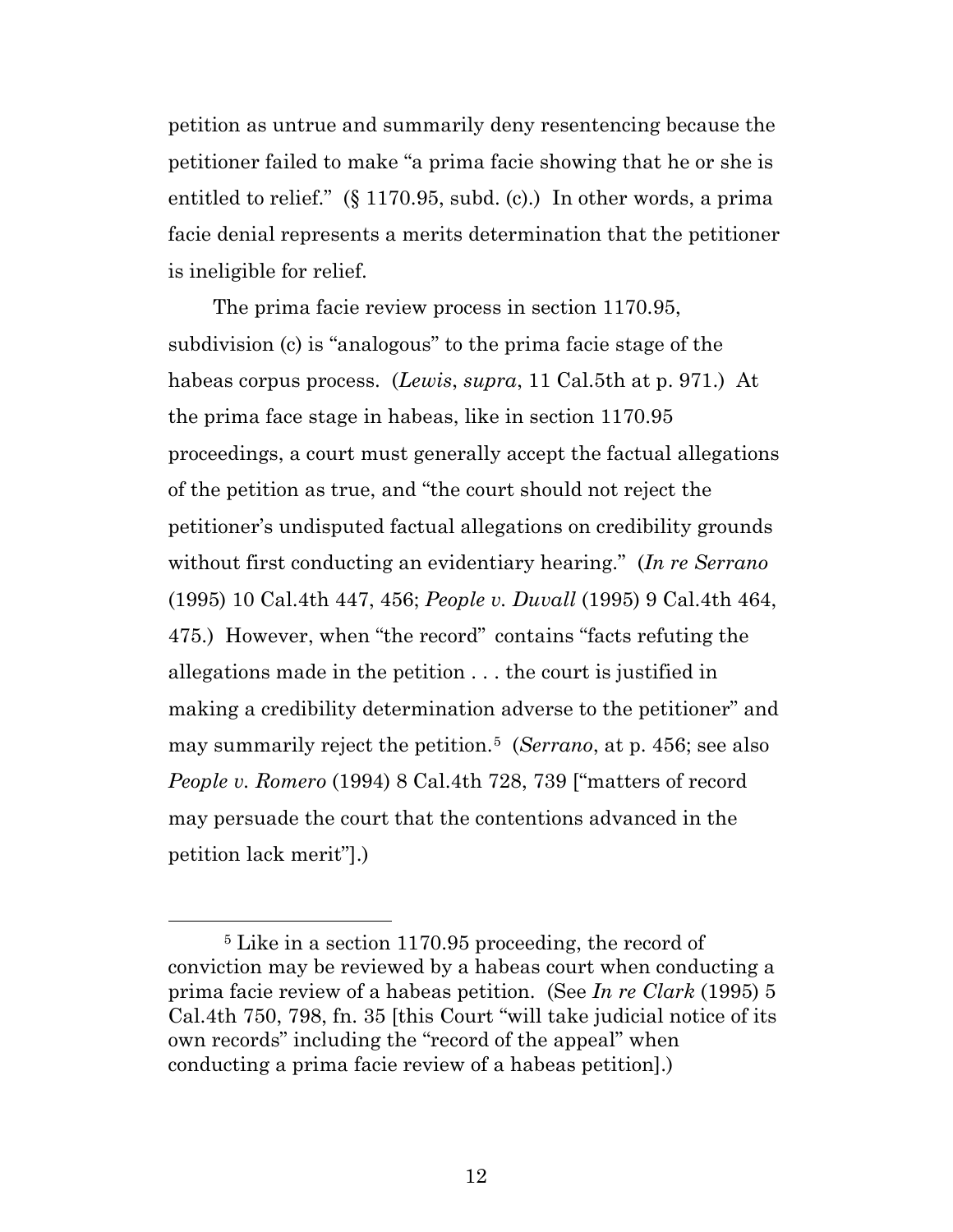By adopting a prima facie review process analogous to existing habeas procedures, the Legislature intended that review of section 1170.95 petitions operate in the same manner. (*Moore v. Superior Court* (2020) 58 Cal.App.5th 561, 574 ["Courts are required to 'assume that the Legislature, when enacting a statute, was aware of existing related laws and intended to maintain a consistent body of rules.' [Citation.]"].) In habeas, the prima facie review process does not involve application of traditional issue preclusion. Instead, when a court rejects allegations in a habeas petition, based on facts in the record, and summarily denies the petition at the prima facie stage, that denial constitutes a rejection of a petitioner's factual allegations on the merits. (*Serrano*, *supra*, 10 Cal.4th at p. 456.) The Legislature intended a prima facie denial of a section 1170.95 petition to similarly permit a merits rejection when the record refutes a petitioner's allegations in the petition. (*Lewis*, *supra*, 11 Cal.5th at p. 971 [prima facie review in section 1170.95 "ensur[es] that clearly meritless petitions can be efficiently addressed" prior to an evidentiary hearing].)

Moreover, no authority suggests that a court's ability to reject factual allegations at the prima facie stage of a habeas action based on existing facts in the record turns on traditional issue preclusion principles. Rather, the court rejects a petitioner's allegations based on a "credibility" determination, i.e., that the allegations are not true because they are affirmatively refuted by facts in the record. (*Serrano*, *supra*, 10 Cal.4th at p. 456.) Similarly, in section 1170.95 cases, the denial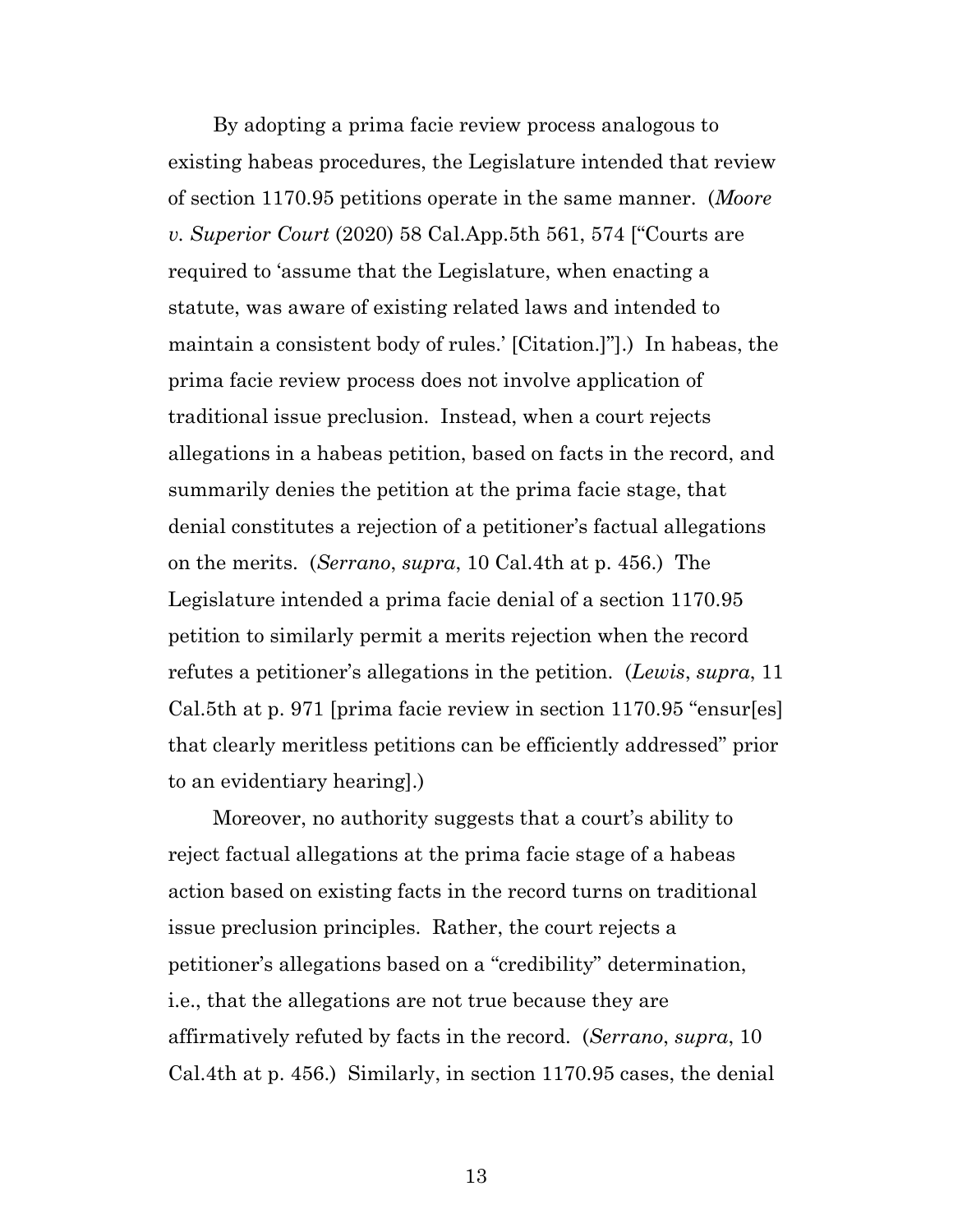of a resentencing petition at the prima facie stage does not involve the application of issue preclusion principles.

In short, by adopting a prima facie review process in section 1170.95 procedures that includes review of the record of conviction, the Legislature did not intend that traditional issue preclusion would apply at that stage. Rather, the Legislature established a process modeled after the prima facie review process found in habeas corpus, which allows a court to review the record but does not involve the application of traditional issue preclusion principles.

#### **B. Section 1170.95 is not a vehicle to collaterally attack or to otherwise challenge factual findings from trial**

In addition to incorporating the record of conviction into the prima facie review process, section 1170.95 does not permit a petitioner to challenge the validity of prior factual findings contained in that record. (ABM 20-37.) This limitation on the scope of section 1170.95 further demonstrates that the Legislature did not intend for traditional issue preclusion to apply at the prima facie stage of section 1170.95 proceedings.

Issue preclusion applies when an issue that was previously decided is subject to litigation in a second proceeding. (*Sims, supra,* 32 Cal.3d at p. 477.) In the context of section 1170.95, issue preclusion does not apply because previously-decided facts are not the subject of litigation at all in section 1170.95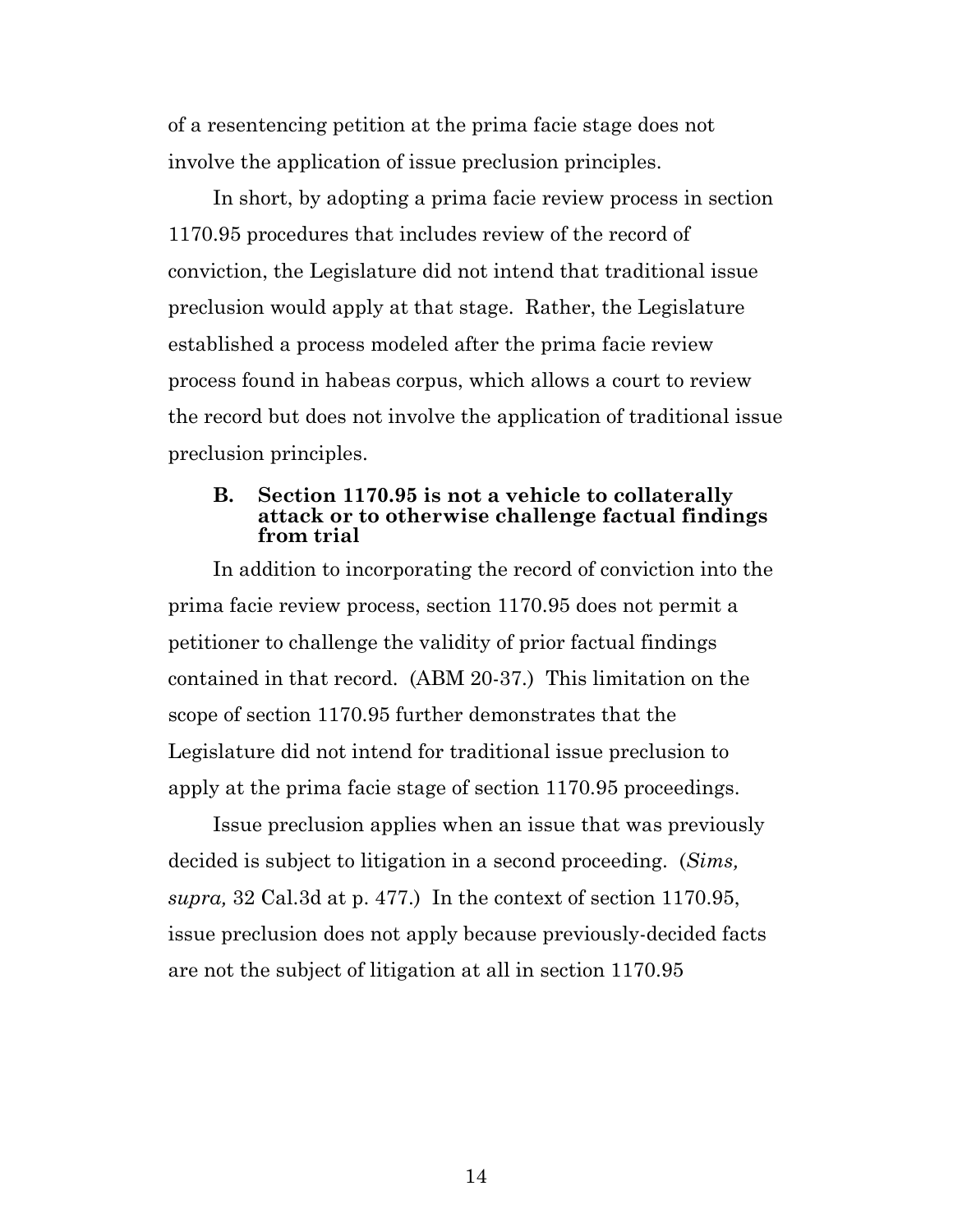proceedings.[6](#page-14-0) Accordingly, there is no relevant issue to "preclude" a party from litigating.

The limited scope of section 1170.95 proceedings renders issue preclusion at the prima facie stage inapplicable. Issue preclusion principles would apply only if factual matters decided at a petitioner's trial were subject to re-litigation in section 1170.95 proceedings. Since the Legislature did not intend section 1170.95 to give petitioners a second chance to litigate prior factual findings, issue preclusion simply does not come into play.

#### **II. A TRUE FINDING OF A FELONY-MURDER SPECIAL CIRCUMSTANCE THAT PRE-DATES** *BANKS***/***CLARK* **BARS LITIGATION OF THE FINDING IN SECTION 1170.95 PROCEEDINGS**

Even assuming that issue preclusion principles apply to section 1170.95 proceedings, a felony-murder special circumstance that pre-dates *Banks*/*Clark* will preclude relitigation of the finding. Amici's arguments to the contrary should be rejected.

Issue preclusion prohibits "a party to an action from relitigating in a second proceeding matters litigated and determined in a prior proceeding." (*Sims*, *supra*, 32 Cal.3d at p. 477.) Issue preclusion has "five threshold requirements":

1) the issue to be precluded must be identical to that decided in the prior proceeding; 2) the issue must have been actually litigated at that time; 3) the issue must have been necessarily decided; 4) the decision in the

<span id="page-14-0"></span> <sup>6</sup> As discussed above, a defendant who wishes to challenge the accuracy of factual findings from trial may do so on direct appeal or in habeas corpus. (*Harris*, *supra*, 5 Cal.4th 827-828.)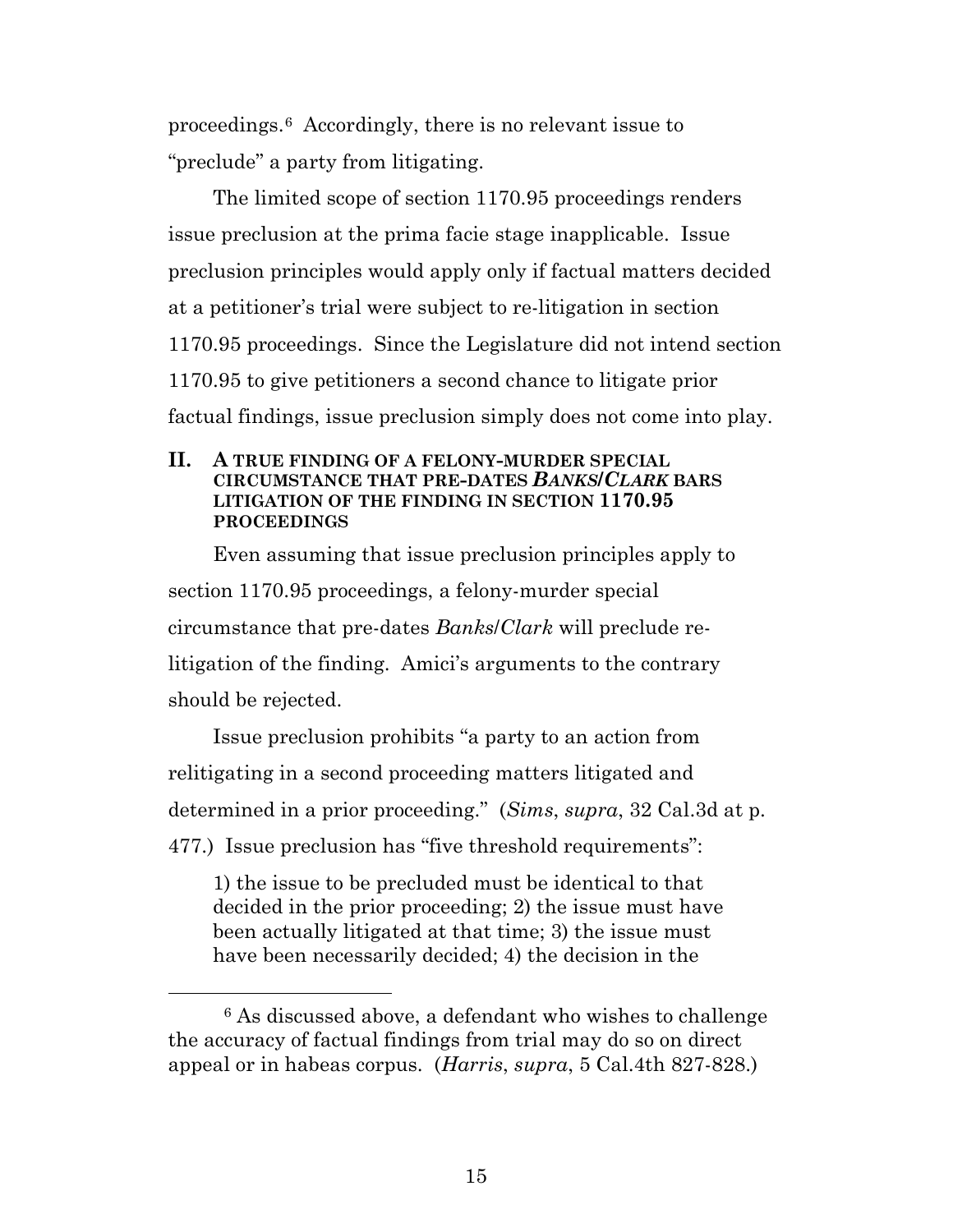prior proceeding must be final and on the merits; and 5) the party against whom preclusion is sought must be in privity with the party to the former proceeding.

(*People v. Garcia* (2006) 39 Cal.4th 1070, 1077.) Under traditional issue preclusion, the jury's true finding on the felonymurder special circumstances at Strong's trial bars him from relitigating the facts underlying that finding in section 1170.95 proceedings.[7](#page-15-0)

#### **A. The elements of the felony-murder special circumstance and their meanings remain identical before and after** *Banks/Clark*

Amici first argue that the jury's determination at trial that Strong was a major participant in the underlying felony who acted with reckless indifference to human life is not "identical" to the finding that would be required for a murder conviction today pursuant to amended section 189, subdivision (e). (SPD 16-25; IDO 43; Demson 10-11.) Amici are incorrect.

The People addressed this matter extensively in the Answer Brief (ABM 44-49) and will not repeat that argument in full here. A few points, however, bear repeating. First, the current statutory language required to find a defendant guilty of felony murder is substantively identical to the statutory language that was required to find true a felony-murder special circumstance in Strong's case. (See, e.g., § 189, subd. (e)(3) [murder liability if the

<span id="page-15-0"></span> <sup>7</sup> Because amici are challenging only the first and second threshold requirements for issue preclusion, the People will not address the third (necessarily decided), fourth (finality), or fifth (privity) threshold requirements.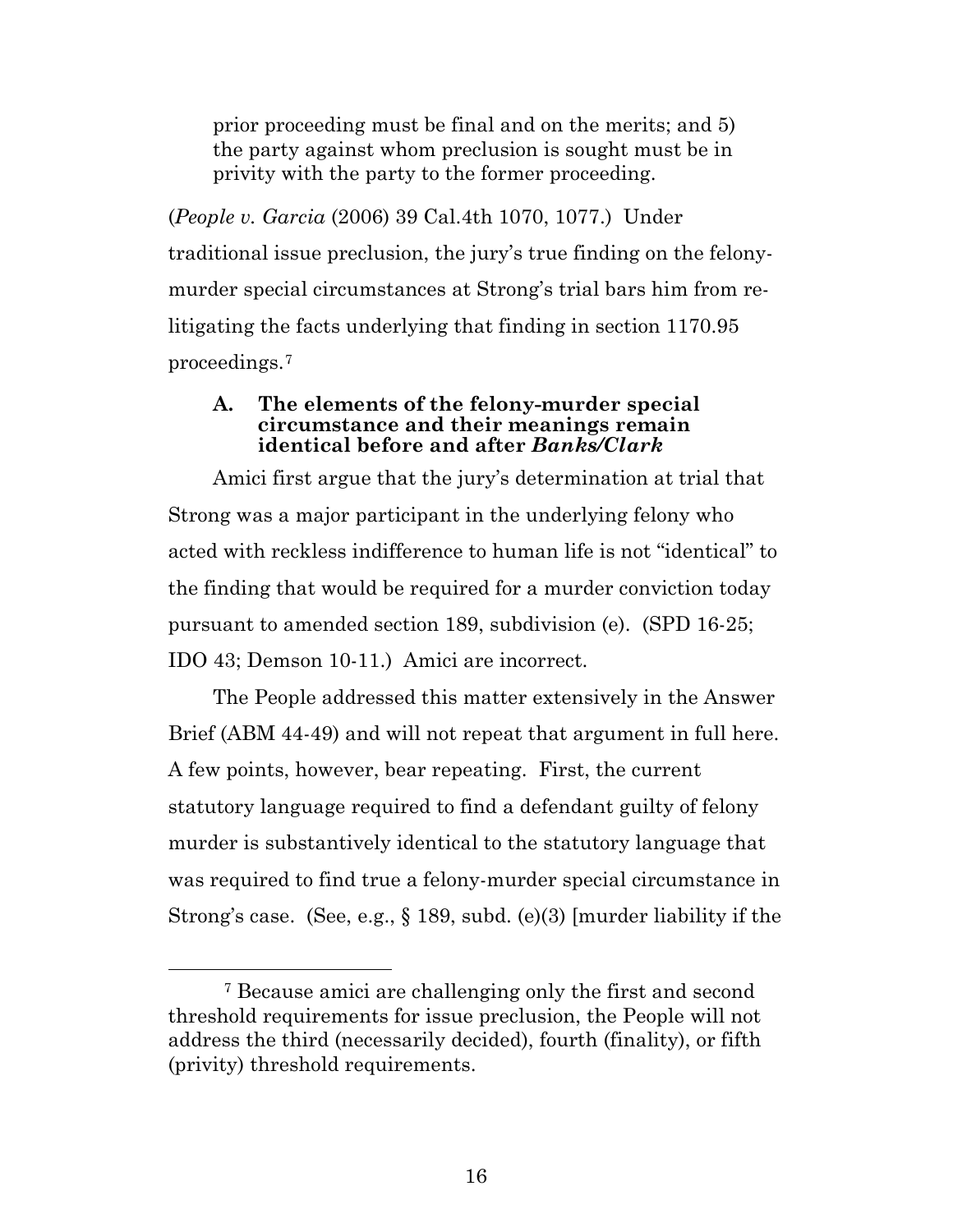"person was a major participant in the underlying felony and acted with reckless indifference to human life"]; § 190.2, subd. (d) [felony-murder special circumstance applies to "every person, not the actual killer, who, with reckless indifference to human life and as a major participant, aids . . . in the commission of a felony . . . which results in the death of some person"].) Second, the "factual issues" required to find a felony-murder special circumstance did not change following *Banks*/*Clark*. (*People v. Nunez* (2020) 57 Cal.App.5th 78, 94, review granted January 13, 2021, S265918 ["the pre-*Banks* and *Clark* jury necessarily resolved the same factual issues beyond a reasonable doubt that a post-*Banks* and *Clark* jury would necessarily resolve beyond a reasonable doubt"].) Third, *Banks*/*Clark* did not change the required jury instructions for the felony-murder special circumstances, so a jury in a post-*Banks*/*Clark* trial could be given the exact instructions as a jury in a pre-*Banks*/*Clark* case. (*Allison, supra*, 55 Cal.App.5th at pp. 458-459.)

Despite the identical elements that are required for felonymurder liability and a felony-murder special circumstance finding that pre-dated *Banks*/*Clark*, amici maintain that a pre-*Banks*/*Clark* finding is not "identical" to the finding required under section 189, subdivision (e)(3). (SPD 17-18; IDO 43; Demson 10-11.) Amici argue that, because this Court's decisions "clarified" the law in this area, that necessarily changed the factual determination that the jury makes. (SPD 21-22; IDO 43, 66-69; Demson 10-13.)

17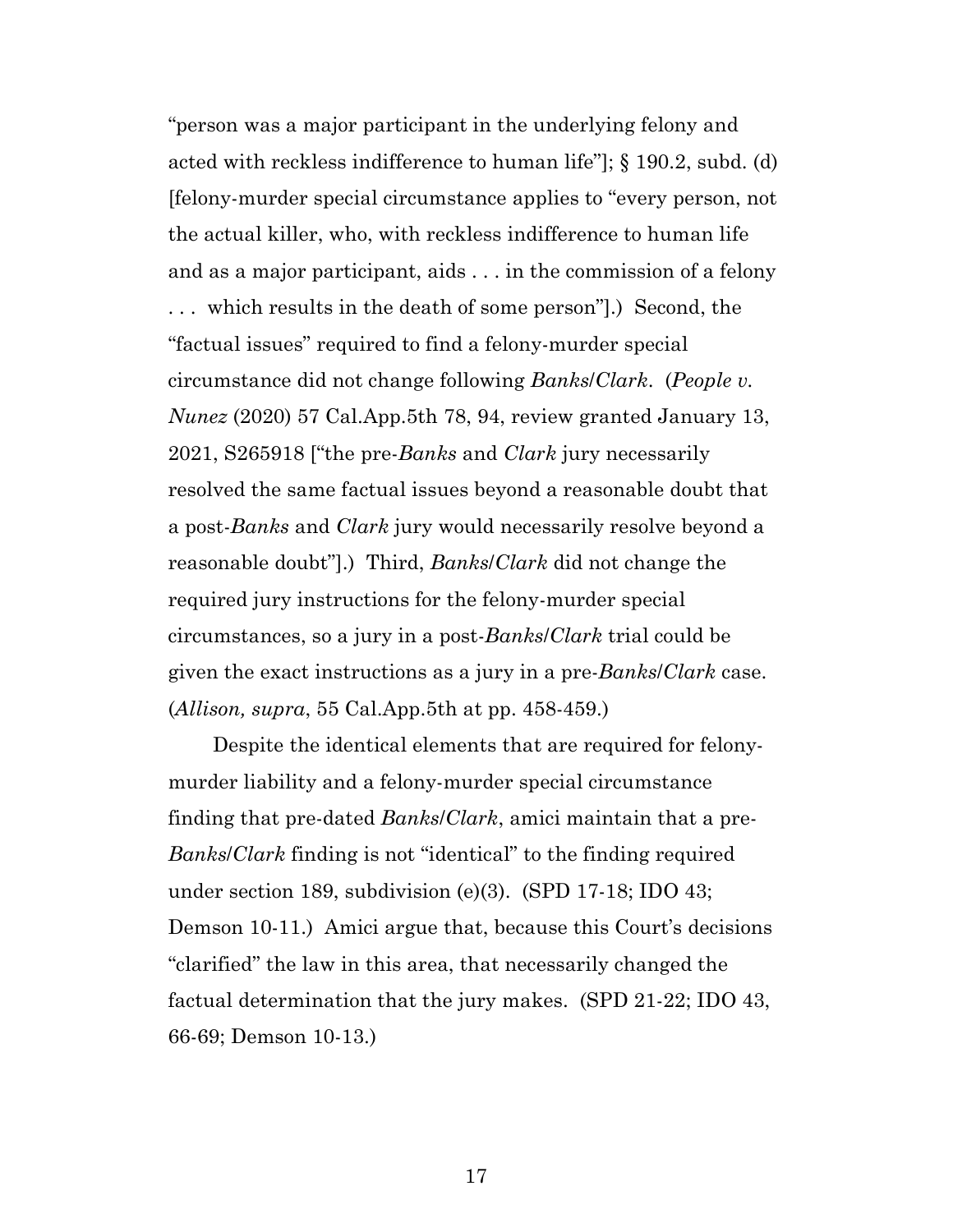This Court, however, has made clear that the "identical issue" requirement turns on whether "identical *factual allegations*" are involved in the two proceedings. (*Lucido v. Superior Court* (1990) 51 Cal.3d 335, 341, italics added.) A pre-*Banks*/*Clark* felony-murder special circumstance involves the same "factual allegations" that are required under section 189, subdivision (e)(3). (ABM 38-39.) In both situations, the jury must find that the defendant was (1) a major participant in the underlying felony and (2) the defendant acted with reckless indifference to human life. (§§ 189, subd. (e)(3); 190.2, subd. (d).) Thus, the required factual findings for each are identical.

To the extent that this Court's decisions in *Banks*/*Clark* served to clarify the relevant law or narrow the quantum of evidence that would satisfy this finding does not make *factual determinations* that occurred before or after *Banks*/*Clark* any different.[8](#page-17-0) Rather, *Banks*/*Clark* serve as a guide to reviewing courts tasked with determining the sufficiency of the evidence of jury findings. (*People v. Jones* (2020) 56 Cal.App.5th 474, 483, review granted January 27, 2021, S265854 ["The only difference, then, between a pre-*Banks/Clark* special circumstance finding and a post-*Banks/Clark* finding is at the level of appellate review"].) *Banks/Clark* are therefore akin to this Court's opinion in *People v. Anderson* (1968) 70 Cal.2d 15. In *Anderson*, this

<span id="page-17-0"></span> <sup>8</sup> Because this Court clarified what the statute has meant all along, insufficiency claims based on *Banks/Clark* may be raised in habeas petitions, even for final judgments. (*In re Scoggins* (2020) 9 Cal.5th 667, 674.)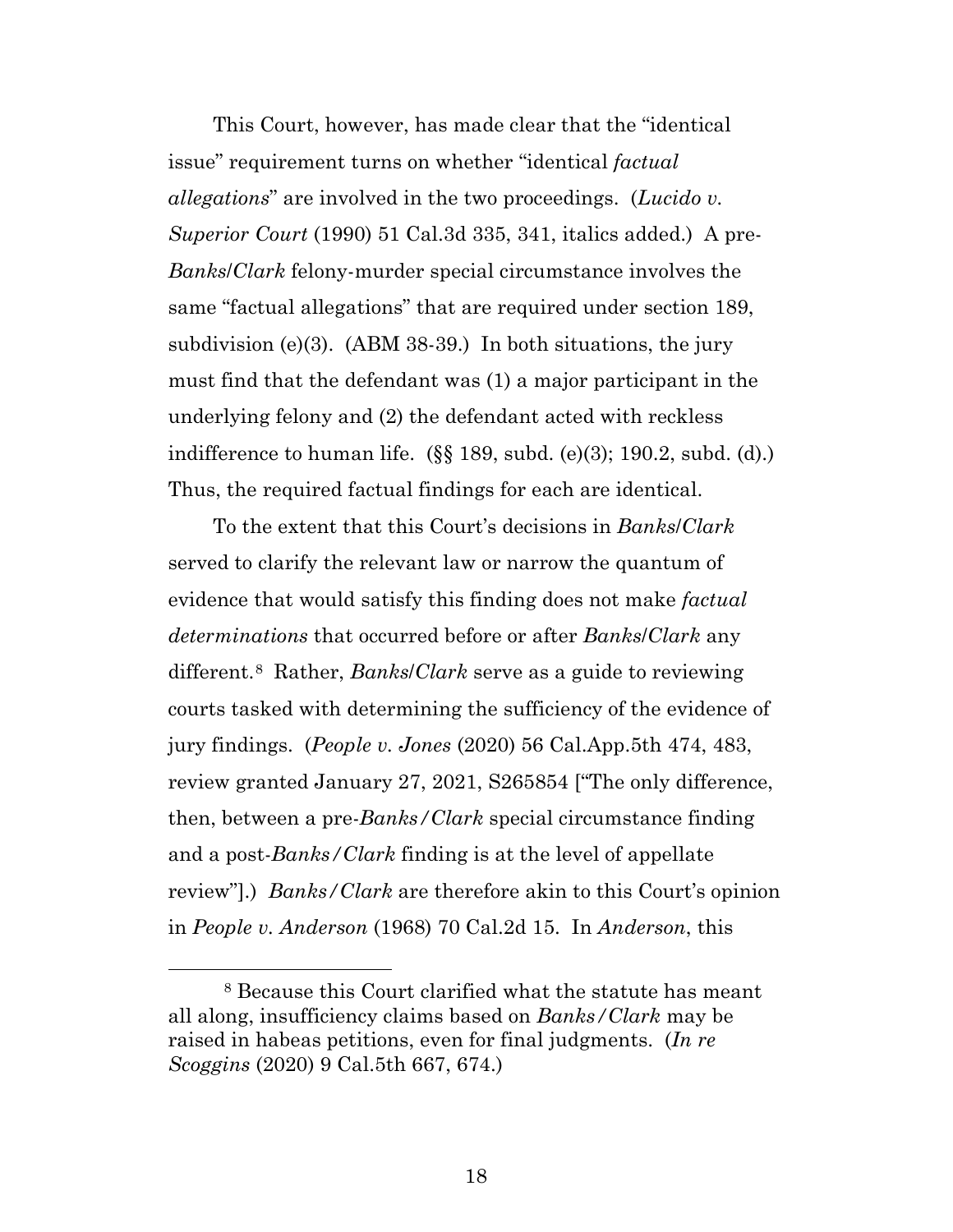Court identified three categories of evidence that were generally required, individually or collectively, to establish premeditation and deliberation sufficient to sustain a first degree murder conviction. (*Id*. at pp. 26-27.) These categories included evidence of planning, motive, and manner of killing. (*Ibid*.) The *Anderson* decision therefore, "guides appellate courts in conducting sufficiency-of-evidence review of findings by juries of premeditation and deliberation. [Citation.] It does not even purport to constrain juries in making such findings." (*People v. Berryman* (1993) 6 Cal.4th 1048, 1080.)

#### **B. The felony-murder special circumstance was "actually litigated" at Strong's trial**

Amici also argue that the felony-murder special circumstance was not "actually litigated" in Strong's murder trial. (IDO 35-36; SPD 20, fn. 10.) Amici misconstrue the meaning of "actually litigated" as defined by this Court.

"For purposes of collateral estoppel, an issue was actually litigated in a prior proceeding if it was properly raised, submitted for determination, and determined in that proceeding." (*Hernandez v. City of Pomona* (2009) 46 Cal.4th 501, 511 citing *Sims, supra*, 32 Cal.3d at p. 484.) Moreover, "[t]he failure of a litigant to introduce relevant available evidence on an issue does not necessarily defeat a plea of collateral estoppel." (*Sims*, supra, 32 Cal.3d at p. 481.) The "focus" of this inquiry is the extent that the party against whom issue preclusion is sought was provided "an adequate opportunity to litigate the factual finding" at the prior proceedings. (*Murray v. Alaska Airlines, Inc.* (2010) 50 Cal.4th 860, 869.)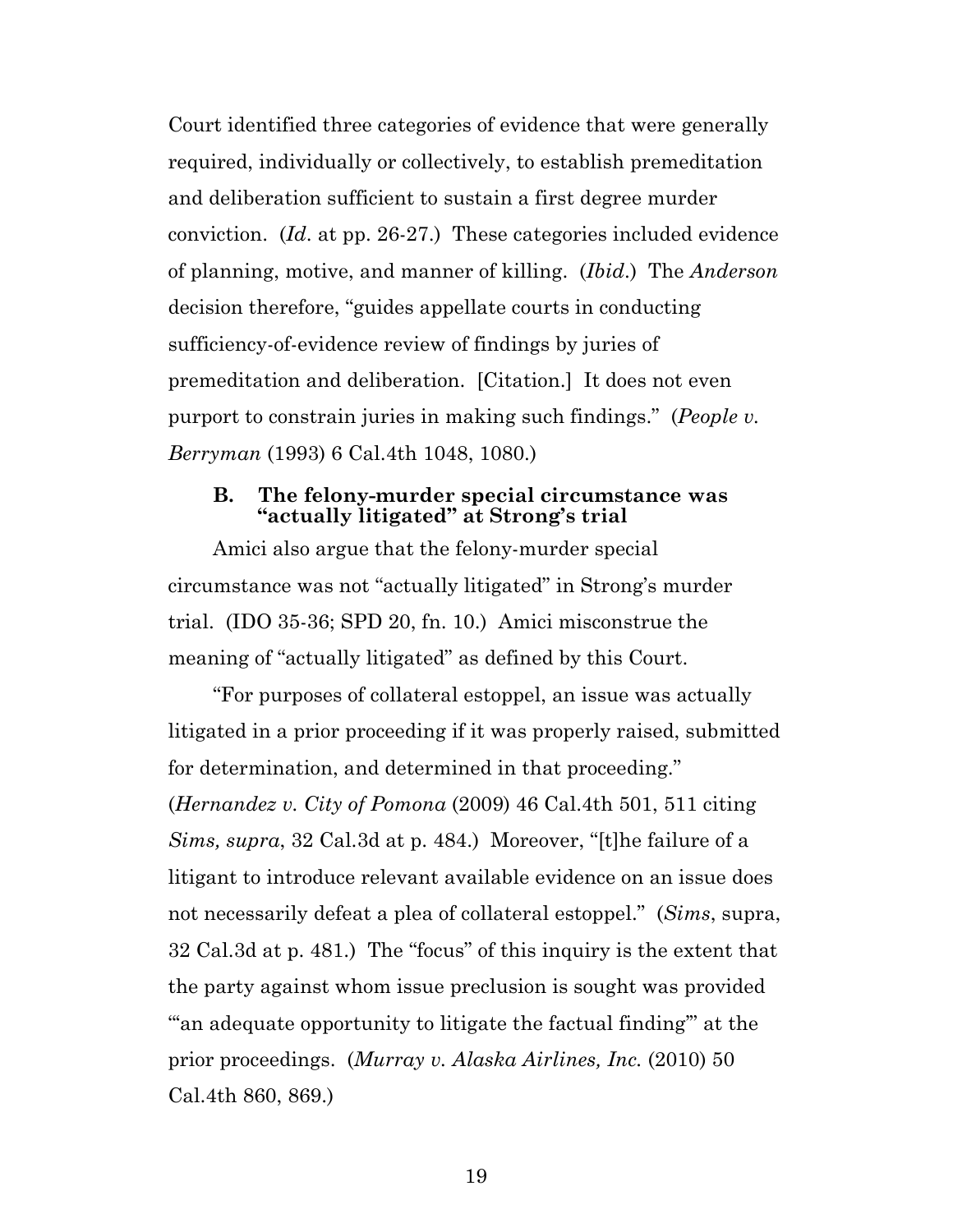In this case, the truth of the felony-murder special circumstance allegation was certainly "properly raised, submitted for determination, and determined in that proceeding." (*Hernandez, supra,* 46 Cal.4th at p. 511.) Specifically, Strong's jury found true the robbery and burglary felony-murder special circumstances that had been charged by the prosecution. (Opinion 2 (*Strong II)*; CT 109; § 192, subds. (a)(17)(A) & (G).) Moreover, Strong's not guilty plea and denial of the special circumstance allegations "put the elements of the crimes [and special circumstances] in issue" and required the prosecution to prove those matters to be true beyond a reasonable doubt. (*People v. Ewoldt* (1994) 7 Cal.4th 380, 400, fn. 4.) Finally, Strong had every opportunity and incentive to litigate the factual issue underlying the special circumstance at his trial. To the extent he failed to avail himself of that opportunity at trial is irrelevant to the issue of whether the issue was actually litigated. (*Murray, supra*, 50 Cal.4th 860, 869.)

In short, the facts underlying the felony-murder special circumstance were "actually adjudicated" in Strong's trial. The jury decided those facts against him and, contrary to the suggestion of amici (SPD 34; IDO 36-39), he had the same "incentive at his original trial to attempt to minimize his involvement in the robbery and his culpability for the killings as he would have had if his trial had taken place after *Banks* and *Clark*." (*Allison*, *supra*, 55 Cal.App.5th at p. 459.)

20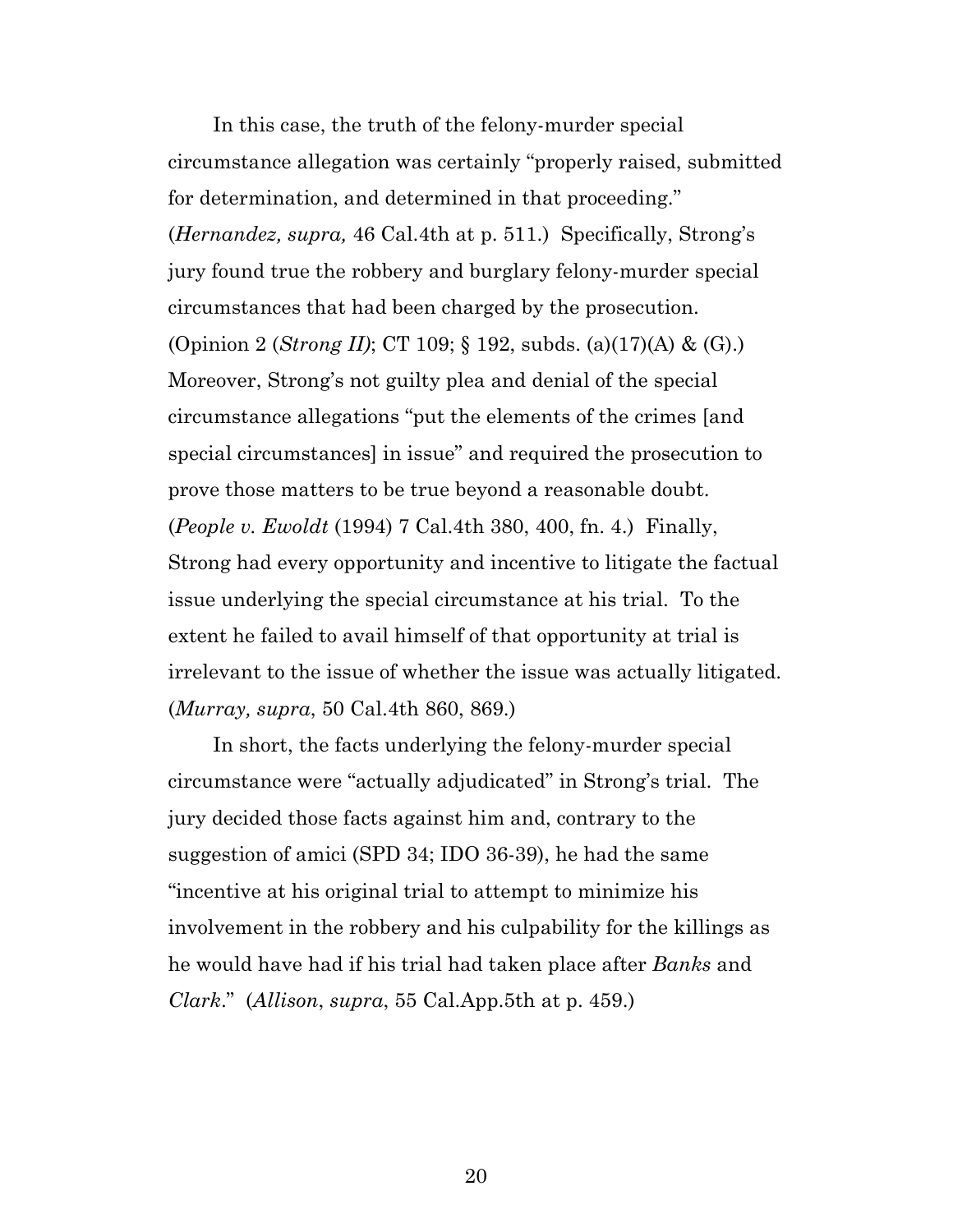#### **CONCLUSION**

Accordingly, the arguments of amici regarding issue preclusion should be rejected and the judgment affirmed.

Respectfully submitted,

ROB BONTA *Attorney General of California* LANCE E. WINTERS *Chief Assistant Attorney General* MICHAEL P. FARRELL *Senior Assistant Attorney General* RACHELLE A. NEWCOMB *Deputy Attorney General*

*/s/ Eric L. Christoffersen*

ERIC L. CHRISTOFFERSEN *Supervising Deputy Attorney General Attorneys for Plaintiff and Respondent General Fund - Legal/Case Work*

December 10, 2021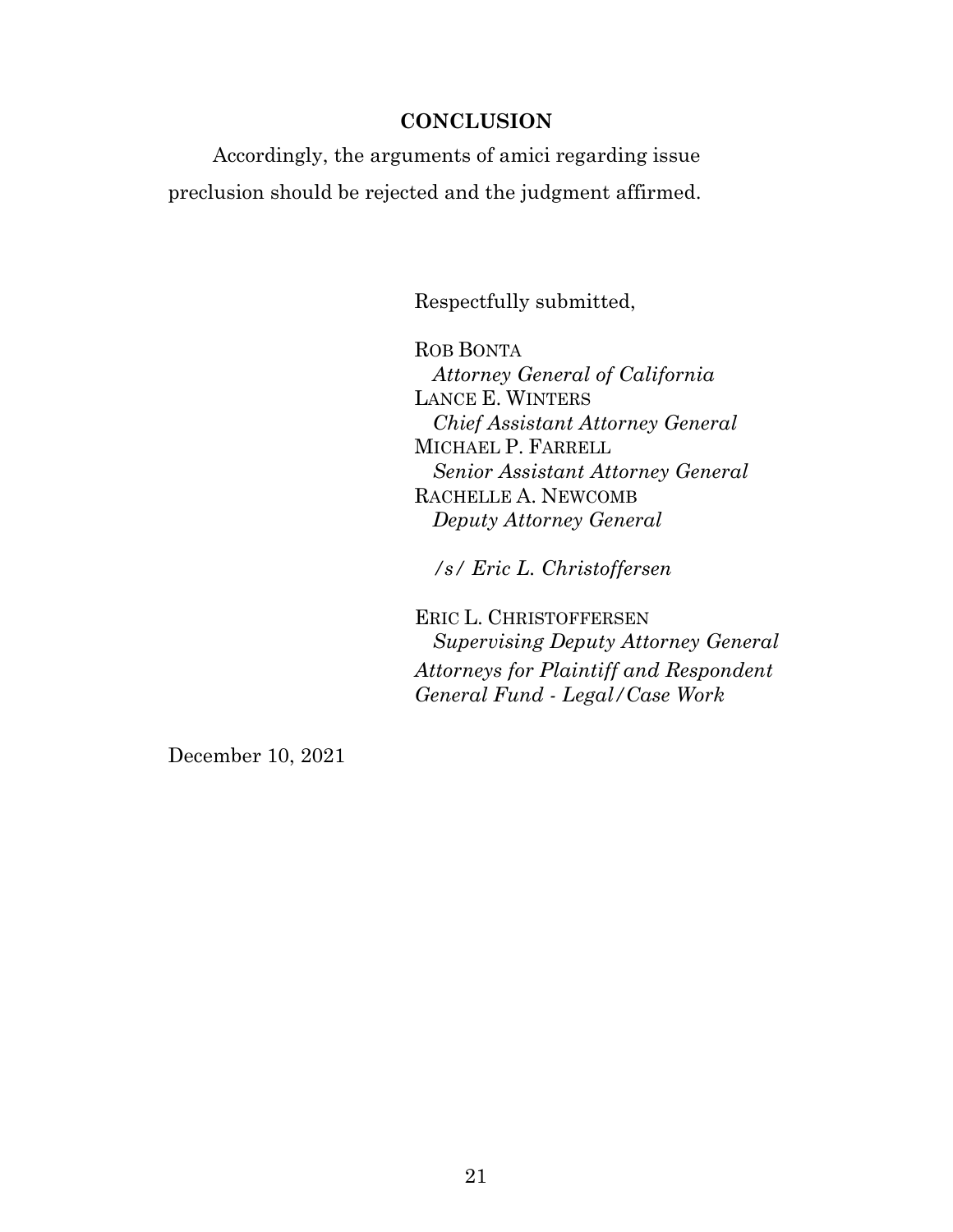## **CERTIFICATE OF COMPLIANCE**

I certify that the attached RESPONDENT'S CONSOLIDATED ANSWER TO BRIEFS OF AMICI CURIAE uses a 13-point Century Schoolbook font and contains 3,658 words.

> ROB BONTA *Attorney General of California*

*/s/ Eric L. Christoffersen*

ERIC L. CHRISTOFFERSEN *Supervising Deputy Attorney General Attorneys for Plaintiff and Respondent*

December 10, 2021

SA2021301330 35729474.doc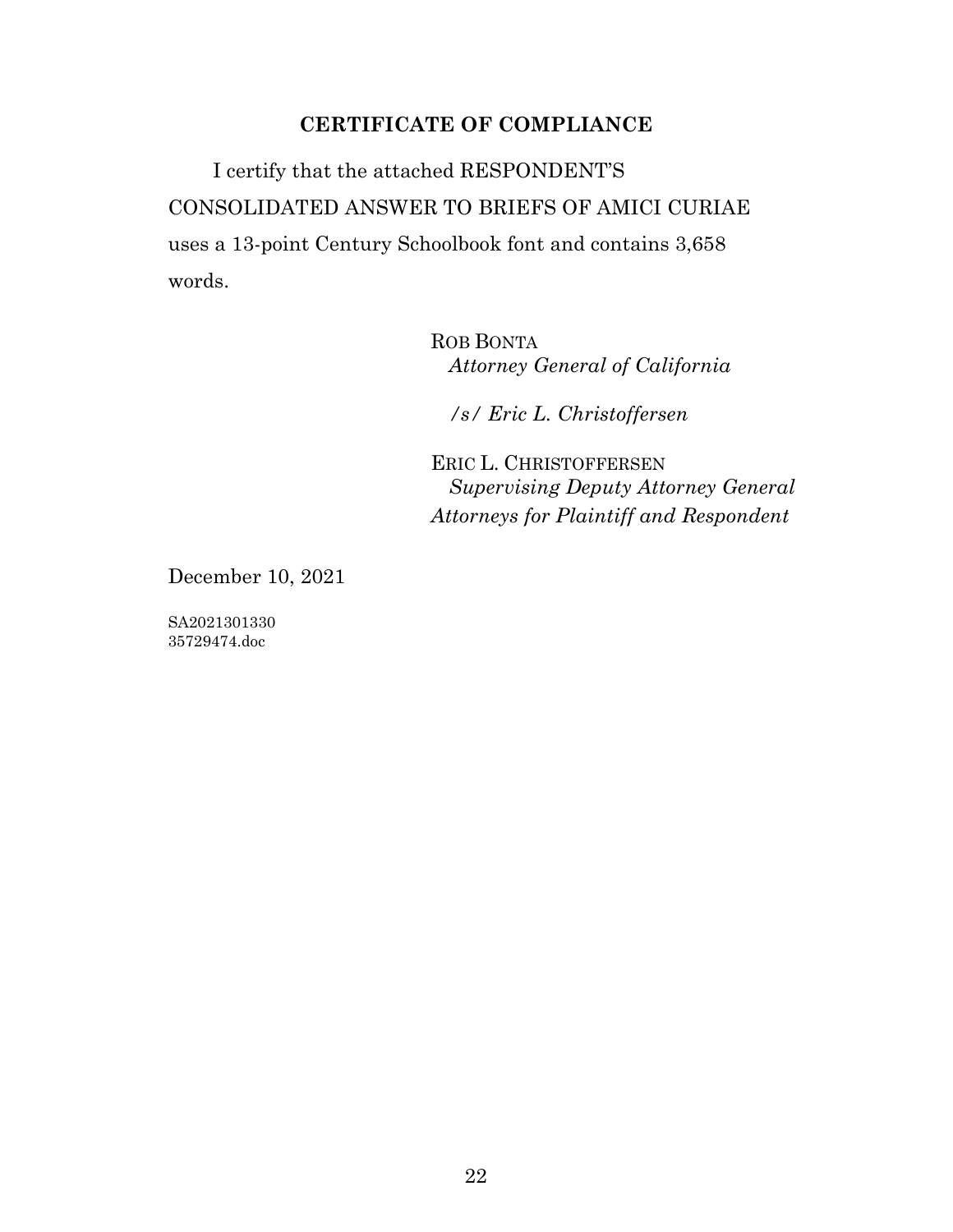# **DECLARATION OF ELECTRONIC SERVICE AND SERVICE BY U.S. MAIL**

Case Name: **People v. Strong** No.: **S266606**

I declare:

I am employed in the Office of the Attorney General, which is the office of a member of the California State Bar, at which member's direction this service is made. I am 18 years of age or older and not a party to this matter. I am familiar with the business practice at the Office of the Attorney General for collecting and processing electronic and physical correspondence. In accordance with that practice, correspondence placed in the internal mail collection system at the Office of the Attorney General is deposited with the United States Postal Service with postage thereon fully prepaid that same day in the ordinary course of business. Correspondence that is submitted electronically is transmitted using the TrueFiling electronic filing system. Participants who are registered with TrueFiling will be served electronically. Participants in this case who are not registered with TrueFiling will receive hard copies of said correspondence through the mail via the United States Postal Service or a commercial carrier.

On December 10, 2021, I electronically served the attached **RESPONDENT'S CONSOLIDATED ANSWER TO BRIEFS OF AMICI CURIAE** by transmitting a true copy via this Court's TrueFiling system. Because one or more of the participants in this case have not registered with the Court's TrueFiling system or are unable to receive electronic correspondence, on December 10, 2021, I placed a true copy thereof enclosed in a sealed envelope in the internal mail collection system at the Office of the Attorney General at 1300 I Street, Suite 125, P.O. Box 944255, Sacramento, CA 94244-2550, addressed as follows:

The Honorable Anne Marie Schubert District Attorney Sacramento County District Attorney's Office 901 G Street Sacramento, CA 95814

County of Sacramento Superior Court of California 720 9th Street Sacramento, CA 95814-1398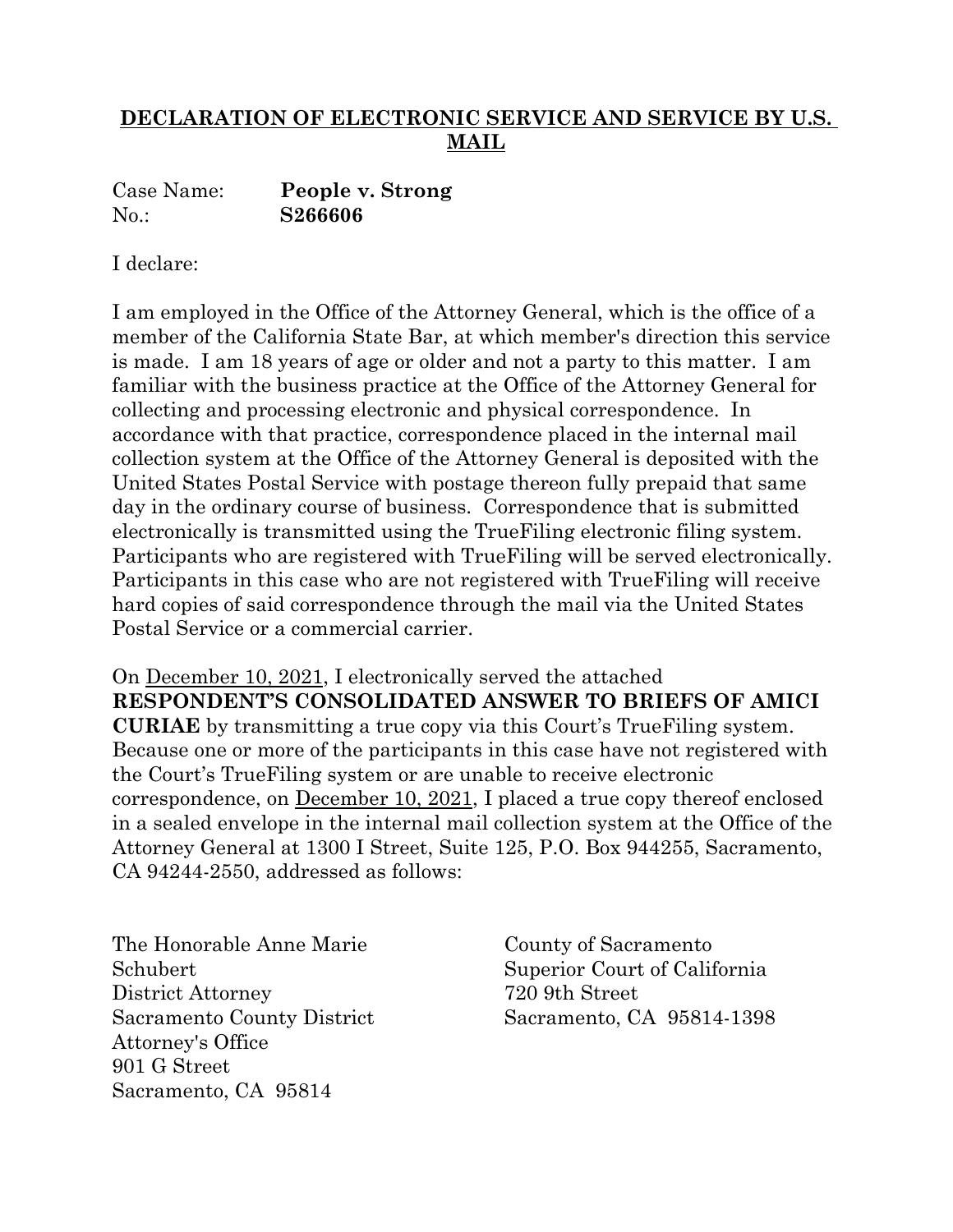Deborah L. Hawkins Attorney at Law 1637 E. Valley Parkway, PMB 135 Escondido, CA 92027

I declare under penalty of perjury under the laws of the State of California and the United States of America the foregoing is true and correct and that this declaration was executed on December 10, 2021, at Sacramento, California.

/s/ *D. Boggess*

Declarant

SA2021301330 35730250.docx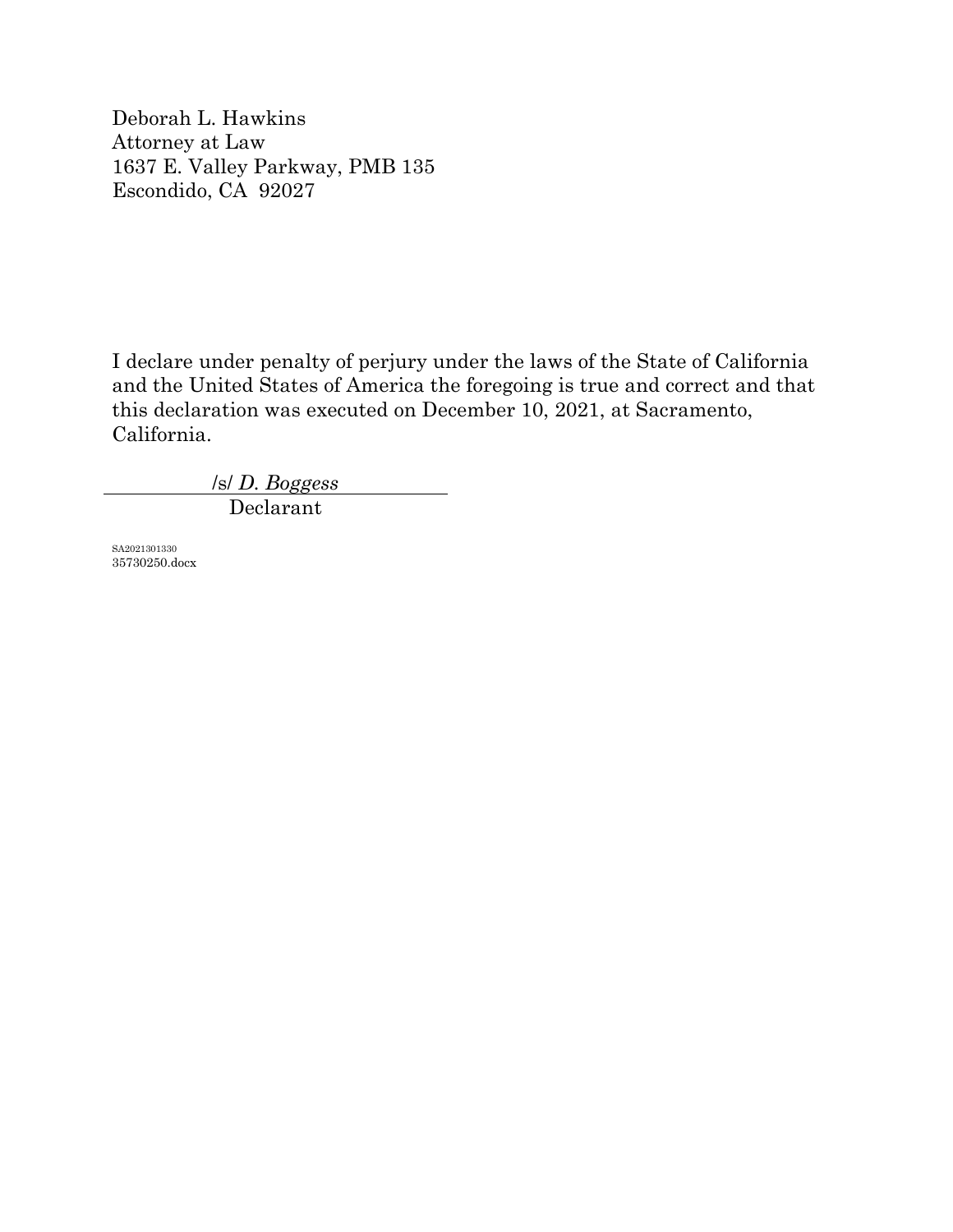# *PROOF OF SERVICE*

# **STATE OF CALIFORNIA**

Supreme Court of California

## **STATE OF CALIFORNIA**

Supreme Court of California

### Case Name:**PEOPLE v. STRONG** Case Number:**S266606** Lower Court Case Number:**C091162**

- 1. At the time of service I was at least 18 years of age and not a party to this legal action.
- 2. My email address used to e-serve: **Eric.Christoffersen@doj.ca.gov**
- 3. I served by email a copy of the following document(s) indicated below:

Title(s) of papers e-served:

| Filing T     | Title                                                                 |
|--------------|-----------------------------------------------------------------------|
| vpe          | Document 1                                                            |
| <b>BRIEF</b> | Respondent's Consolidated Answer to Briefs of Amici Curiae<br> Strong |

Service Recipients:

| <b>Person Served</b>                                   | <b>Email Address</b>                        | <b>Type</b> | Date /<br>Time |
|--------------------------------------------------------|---------------------------------------------|-------------|----------------|
| Michelle Peterson                                      | $\text{may}111072$ @gmail.com               | le-         | 12/10/2021     |
| Law Office of Michelle M. Peterson                     |                                             |             | Serve 8:46:18  |
| 111072                                                 |                                             |             | lАM            |
| Eric Christoffersen                                    | $\text{Eric.Christoffersen@doj.ca.gov}$  e- |             | 12/10/2021     |
| Office of the Attorney General                         |                                             |             | Serve 8:46:18  |
| 186094                                                 |                                             |             | lАM            |
| Attorney Attorney General - Sacramento Office          | sacawttruefiling@doj.ca.gov                 | le-         | 12/10/2021     |
| Kenneth Sokoler, Supervising Deputy Attorney General   |                                             |             | Serve 8:46:18  |
|                                                        |                                             |             | lАM            |
| Deborah Hawkins                                        | dhawkins $8350$ @gmail.com                  | le-         | 12/10/2021     |
| Attorney at Law                                        |                                             |             | Serve 8:46:18  |
| 127133                                                 |                                             |             | lАM            |
| Albert Kutchins                                        | $ a $ .kutchins@ospd.ca.gov                 | le-         | 12/10/2021     |
| Office of the State Public Defender                    |                                             |             | Serve 8:46:18  |
| 102322                                                 |                                             |             | lАM            |
| Jonathan Demson                                        | jedlaw@me.com                               | le-         | 12/10/2021     |
| Attorney at Law                                        |                                             |             | Serve 8:46:18  |
| 167758                                                 |                                             |             | lАM            |
| Office Office Of The State Public Defender             | $ $ docketing@ospd.ca.gov                   | le-         | 12/10/2021     |
| Maria Jesus Morga, Senior Deputy State Public Defender |                                             |             | Serve 8:46:18  |
| 000000                                                 |                                             |             | lАM            |

This proof of service was automatically created, submitted and signed on my behalf through my agreements with TrueFiling and its contents are true to the best of my information, knowledge, and belief.

I declare under penalty of perjury under the laws of the State of California that the foregoing is true and correct.